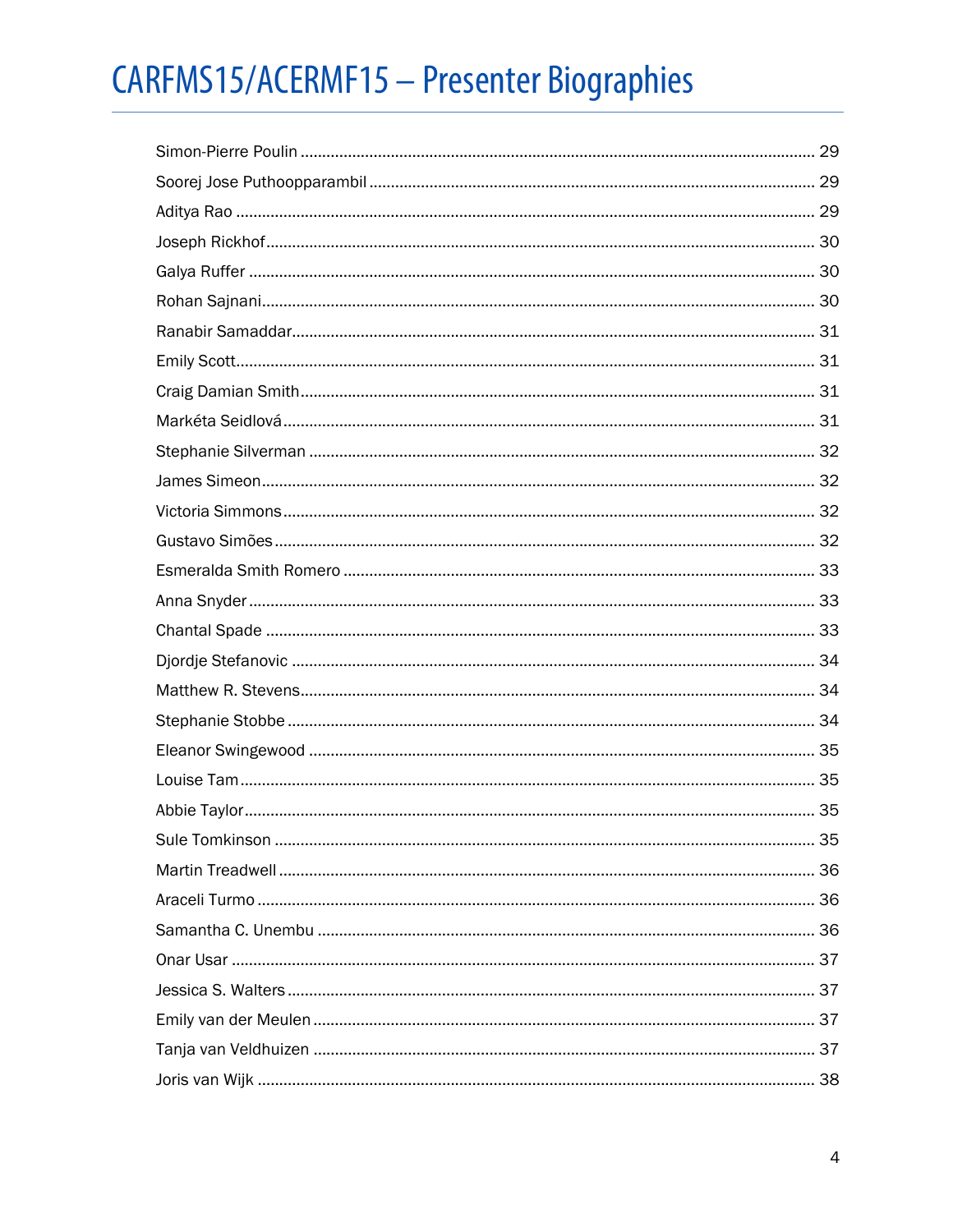<span id="page-4-0"></span>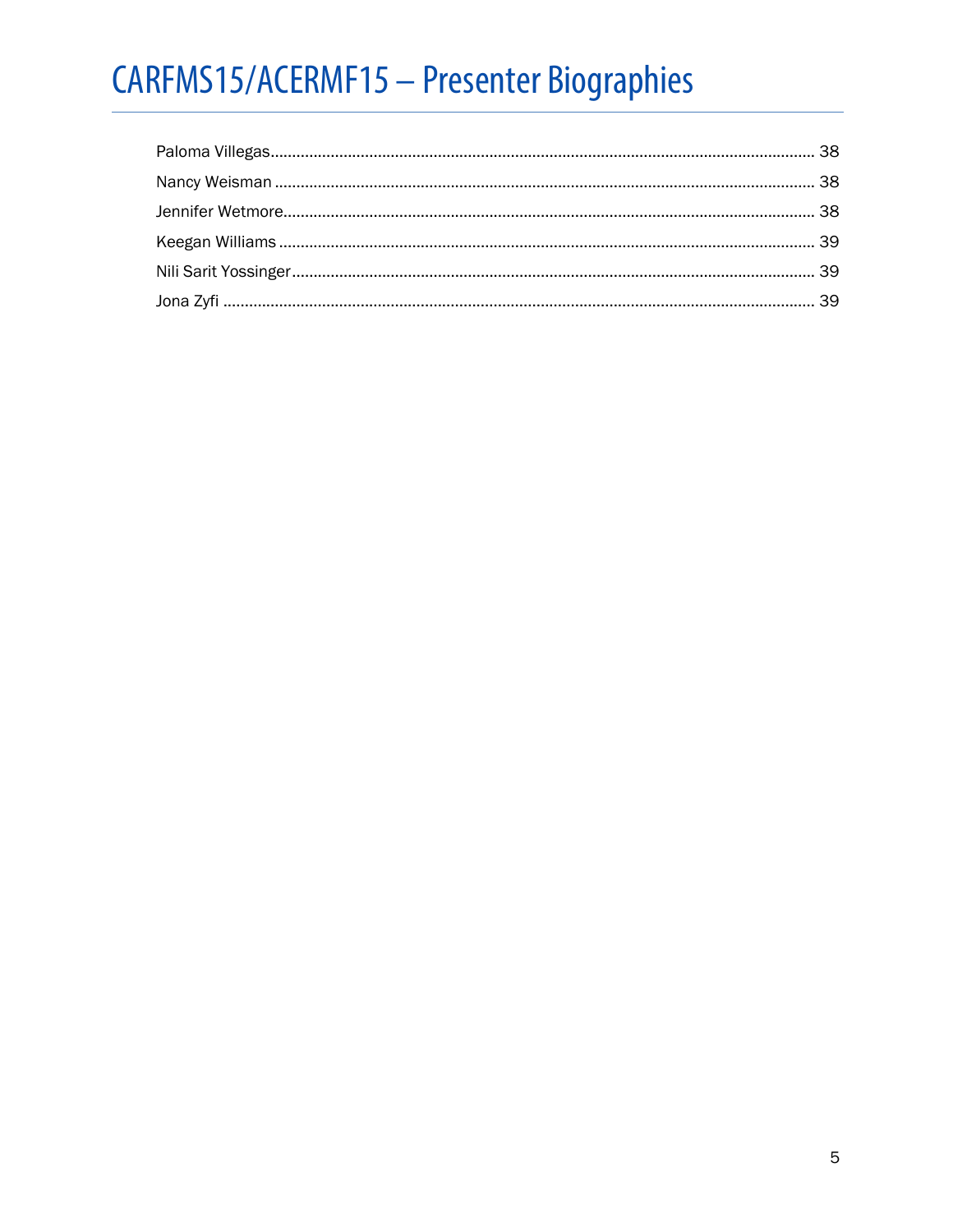# Tanya Aberman**, taberman@yorku.ca**

York University, Canada

Tanya Aberman is a PhD student in Gender, Feminist and Women's Studies at York University. She completed her MA in Gender and Development at the University of Sussex in the UK and her BA in Political Science at Concordia University.

Tanya is also the Research and Project Coordinator at the FCJ Refugee Centre. In this position she specializes in working with vulnerable newcomer populations and coordinates Uprooted U – An open education project for uprooted youth.

# <span id="page-5-0"></span>Salina Abji**, salina.abji@mail.utoronto.ca**

University of Toronto, Canada

PhD candidate in Sociology at the University of Toronto. Her research focuses on efforts to address violence against women with precarious immigration statuses in Toronto, Canada, and how these efforts are re-shaping the meanings and locations of citizenship in the contemporary immigration context. She has published research in Citizenship Studies on "Post-nationalism re-considered: a case study of the 'No One Is Illegal' movement in Canada" and is a member of the Rights of Non-Status Women's Network (RNSWN). Salina also brings over six years of experience developing and delivering transitional employment programs for marginalized communities in Toronto.

# <span id="page-5-1"></span>Philip Ackerman**, packerman@fcjrefugeecentre.org**

OISE/UT, Canada

Since graduating with a Bachelor of Arts Philip Ackerman has worked extensively as an adult education instructor in Taiwan, Hong Kong and Canada. More recently, Philip has graduated from the Social Service Program at Seneca College, specializing in working with Immigrants and Refugees. He is now pursuing a MA in Adult Education an Community Development at OISE. For the past few years, Philip has been committed to settlement work, assisting with workshops for the Canadian Council for Refugees, volunteering in various agencies throughout the sector, and working on several projects. Currently, Philip is working in Research and Resource Development at the FCJ Refugee Centre, which involves fundraising and helping out with various programs including the Youth Network and the ESL Program.

# <span id="page-5-2"></span>Howard Adelman**, howarda72@gmail.com**

Centre for Refugee Studies, York University, Canada

Howard Adelman is Professor Emeritus Philosophy York University and Adjunct Professor in the Key Centre for Ethics, Law, Justice and Governance at Griffith University in Australia. His latest books published in 2011 were: No Return, No Refuge, (co-author Elazar Barkan) Columbia University Press, and Religion, Culture and State (co-editor Pierre Anctil) University of Toronto Press. Howard Adelman was the founding Director of the Centre for Refugee Studies and Editor of Refuge until 1993. He has written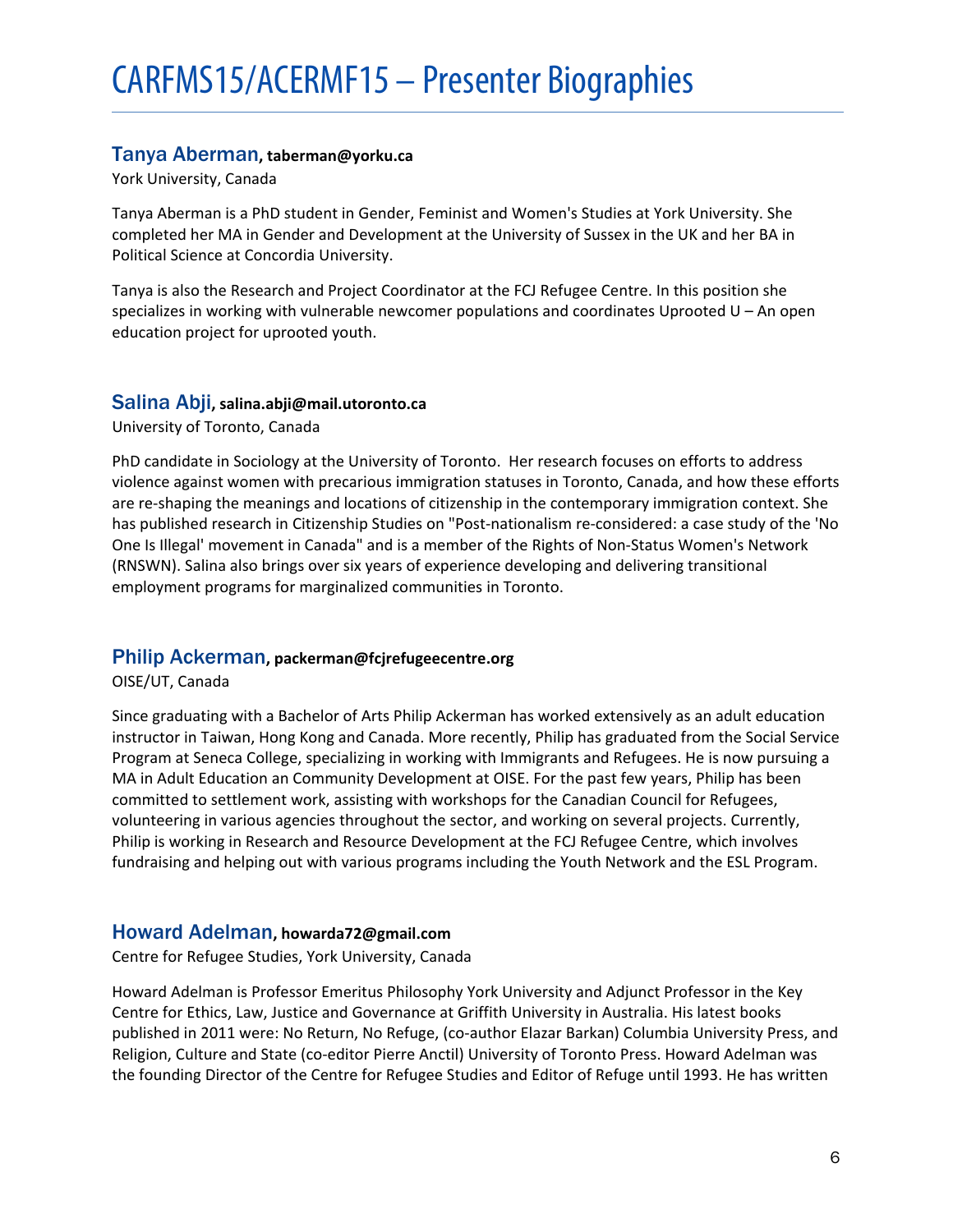or co-authored 8 books, edited or co-edited 19 others and authored over 200 scholarly papers in book chapters and academic journals.

# <span id="page-6-0"></span>Romola Adeola**, aderomola@gmail.com**

University of Pretoria, South Africa

Romola Adeola is an LLD Candidate at the Centre for Human Rights, Faculty of Law, University of Pretoria. Her area of interest is in internal displacement within the African regional human rights context.

# <span id="page-6-1"></span>Yukari Ando**, ando@glocol.osaka-u.ac.jp**

Osaka University, Japan

Yukari Ando is an Assistant Professor, Osaka University, Japan. Her main research interest is the Principle of Non-Refoulement under the Convention against Torture, ICCPR as well as ECHR. She particularly focuses on those whom cannot be protected under Refugee Convention on the basis of exclusion clauses such as Article 1F and/or exception clause such as Article 33 Paragraph 2 of the Refugee Convention. She has severed as a Programme Adviser at the Cabinet Office before joining University.

She was one of the main organisers of "Sudan and South Sudan Symposium" together with the Centre for Refugee Studies, York University.

# <span id="page-6-2"></span>Sedef Arat-Koç**, saratkoc@politics.ryerson.ca**

Ryerson University, Canada

Sedef Arat-Koç is an Associate Professor in the Department of Politics and Public Administration, and a member of the Yeates School of Graduate Studies, at Ryerson University, contributing to graduate programs in Immigration and Settlement Studies, Policy Studies and Communication and Culture. Prior to Before Ryerson, she taught at the Women's Studies Program and the Department of Sociology at Trent University. Dr. Arat-Koç's research interests include immigration policy and citizenship, especially as they affect immigrant women; transnational feminism; politics of imperialism; racialization and the politics of racism; and reconfiguration of social and political identities under neoliberal globalization.

# <span id="page-6-3"></span>Idil Atak**, idil.atak@ryerson.ca**

Ryerson University, Canada

Idil Atak is Assistant Professor at Ryerson University's Department of Criminology. She is a research associate at Hans & Tamar Oppenheimer Chair in Public International Law (McGill University) and a regular researcher at Centre de recherche en immigration, ethnicité et citoyenneté (UQAM). Idil served as a legal expert for the Turkish Ministry of Foreign Affairs in Ankara, then as deputy to the Permanent Representative of Turkey to the Council of Europe in Strasbourg.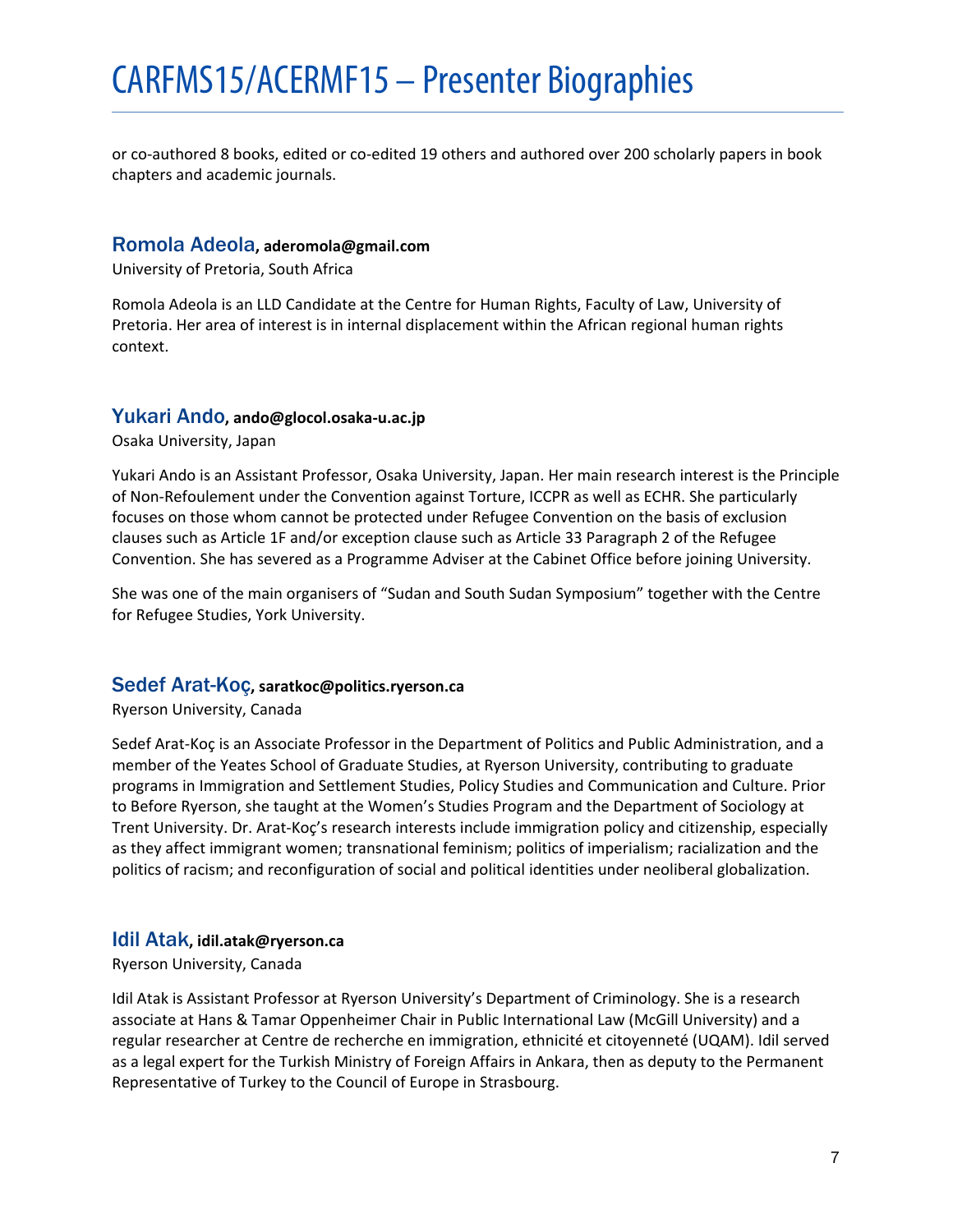# <span id="page-7-0"></span>Catherine Baillie Abidi**, cfbaillie@hotmail.com**

St. Francis Xavier, Canada

Catherine Baillie Abidi is a PhD Candidate in Educational Studies at St. Francis Xavier University in Antigonish, NS. Her research interests include migration and settlement; active citizenship; peace and conflict education; and lifelong learning. She has over fifteen years experience working in and with communities in the area of refugee settlement and integration.

# <span id="page-7-1"></span>Paula Banerjee**, paulabanerjee44@gmail.com**

Mahanirban Calcutta Research Group, India

Dr. Paula Banerjee specializes in issues of conflict and peace in South Asia. She has published extensively on issues of gender and forced migration and on autonomy. She is author of the book *When Ambitions Clash* and editor of the book *Women in Peace Politics*. Banerjee has co-edited a book on Internal Displacement in South Asia (2005) and Autonomy Beyond Kant and Hermeneutics (2007). She has been working on themes related to women, borders and democracy in South Asia and has published extensively in journals such as International Studies and Canadian Women's Studies on issues such as histories of borders and women in conflict situations. Banerjee is on the editorial board of a number of international journals such as Prachya and Forced Migration Review. Currently, she is the Head of the Department of South and Southeast Asian Studies, University of Calcutta and President of the MCRG as well as President of the International Association for the Study of Forced Migration (IASFM).

# <span id="page-7-2"></span>Mélanie Beauregard**, melanie.beauregard@gmail.com**

Université du Québec à Montréal (UQAM), Canada

Étudiante à la maîtrise en sociologie à l'Université du Québec à Montréal (UQAM), Mélanie Beauregard est titulaire d'un baccalauréat en sociologie (UQAM). Dirigé par Élias Rizkallah, son mémoire de maîtrise s'intitule L'islamophobie médiatique dans Le Journal de Montréal: analyse critique des discours sur l'islam et/ou les musulmans de mai 2008 à aujourd'hui. Parallèlement à ses études, elle occupe les fonctions d'auxiliaire de recherche pour le Centre de recherche en immigration, ethnicité et citoyenneté (CRIEC) de l'UQAM, et ce, depuis novembre 2011.

# <span id="page-7-3"></span>Rupaleem Bhuyan**, r.bhuyan@utoronto.ca**

University of Toronto, Canada

Dr. Rupaleem Bhuyan an Associate Professor at the Factor-Inwentash Faculty of Social Work and Affiliate Faculty with the Women & Gender Studies Institute, University of Toronto. Rupaleem has advocated for women's rights and immigrant rights in the United States and Canada through advocacy, community organization, and participatory action research. Her research focuses on the social risks for violence among immigrants and how social rights are constructed and practiced in the process of service delivery. Rupaleem has been involved with several research projects that examine the intersection of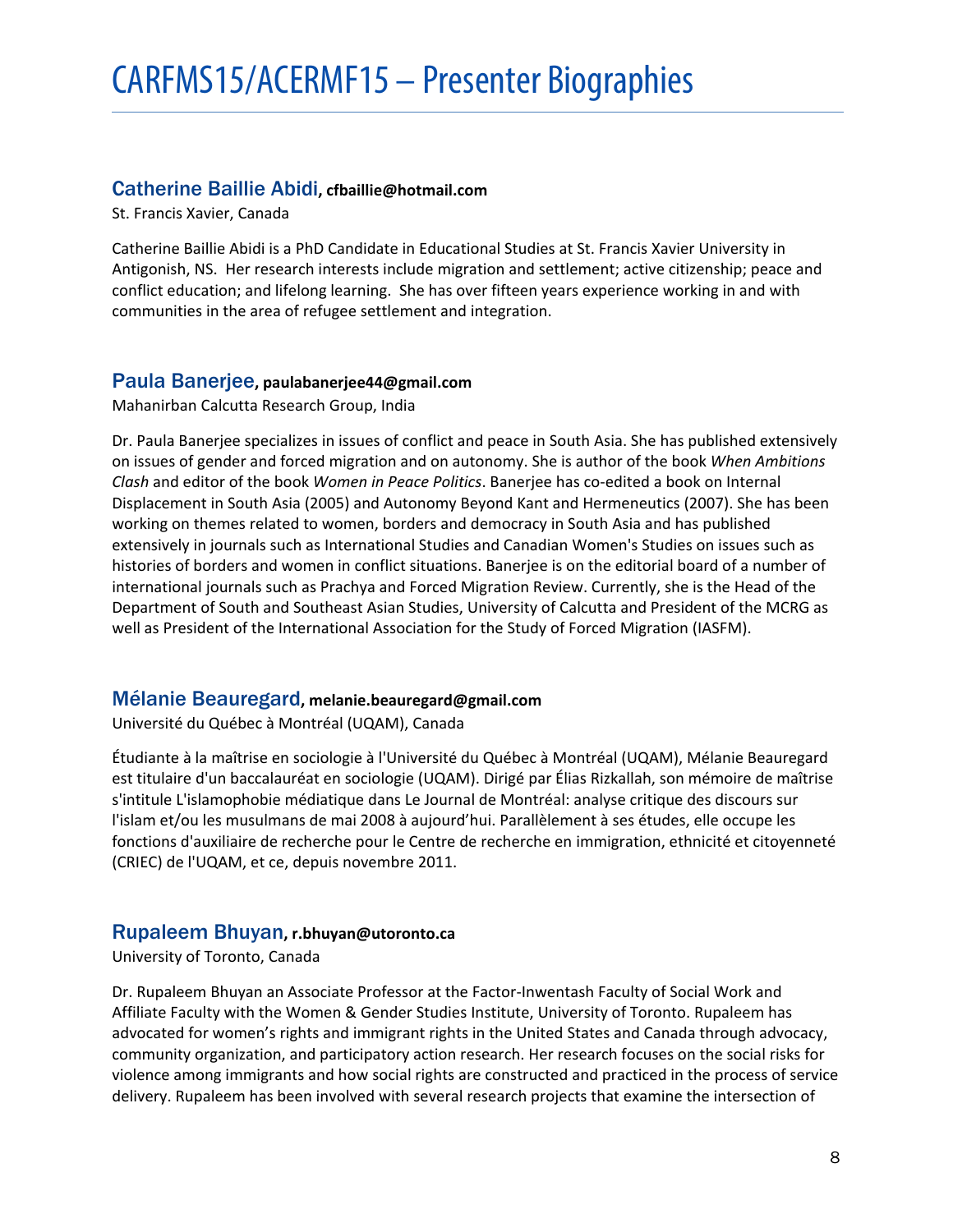immigration policy with violence against women. Her interdisciplinary work has been published in Law & Policy, Citizenship Studies, Social Services Review, Affilia, Journal of Immigrant and Refugee Studies, and the Journal of Interpersonal Violence.

# <span id="page-8-0"></span>Jenna Blower

University of Toronto, Canada

Jenna Blower is a 4th year undergraduate student at the University of Toronto, Scarborough majoring in Sociology and International Development Studies. Her research interests range include immigration, public health and social equality.

# <span id="page-8-1"></span>Jennifer Bond**, jennifer.bond@uottawa.ca**

Jennifer Bond is an Assistant Professor at the University of Ottawa. She sat on the founding national executive of the Canadian Association of Refugee Lawyers (CARL) and is founder and current co-director of the University of Ottawa's Refugee Assistance Project (UORAP) and Refugee Hub. Professor Bond has served with the United Nations Refugee Agency (UNHCR) in Syria; made submissions at the Supreme Court of Canada; and been a visiting researcher at the University of Michigan, where she was affiliated with the Program in Refugee and Asylum Law. Her primary research explores the complex intersections between criminal law, refugee law, and access to justice, both in Canada and in the international system.

# <span id="page-8-2"></span>Armin Boroumand**, armin\_boroumand@yahoo.com**

Chercheur postdoctoral à l'Université de Montréal, Canada

Armin Boroumand is conducting a Postdoctoral research at Centre de recherche en droit public (CRDP) at University of Montreal. He obtained a Bachelor's degree in Law from Tehran University and a Master's degree in International Law from Shahid Beheshti University, Tehran, Iran. He holds a Ph.D. degree in Comparative Law from University of Strasbourg, France. He is a member of the Executive Committee of Canadian Association for Refugee and Forced Migration Studies. Mr. Boroumand's research centers on Children's rights, European Fundamental Rights (within the framework of European Union and the Council of Europe) and protection of Refugees and Immigrants.

# <span id="page-8-3"></span>Megan Bradley**, megan.bradley@mcgill.ca**

#### McGill University, Canada

Megan Bradley is Assistant Professor of Political Science and International Development Studies at McGill University, and a Non-Resident Fellow with the Brookings Institution in Washington, DC where she works with the Brookings-LSE Project on Internal Displacement. She is the author of Refugee Repatriation: Justice, Responsibility and Redress (Cambridge University Press, 2013), and the editor of Forced Migration, Reconciliation and Justice (McGill-Queen's University Press, forthcoming 2015).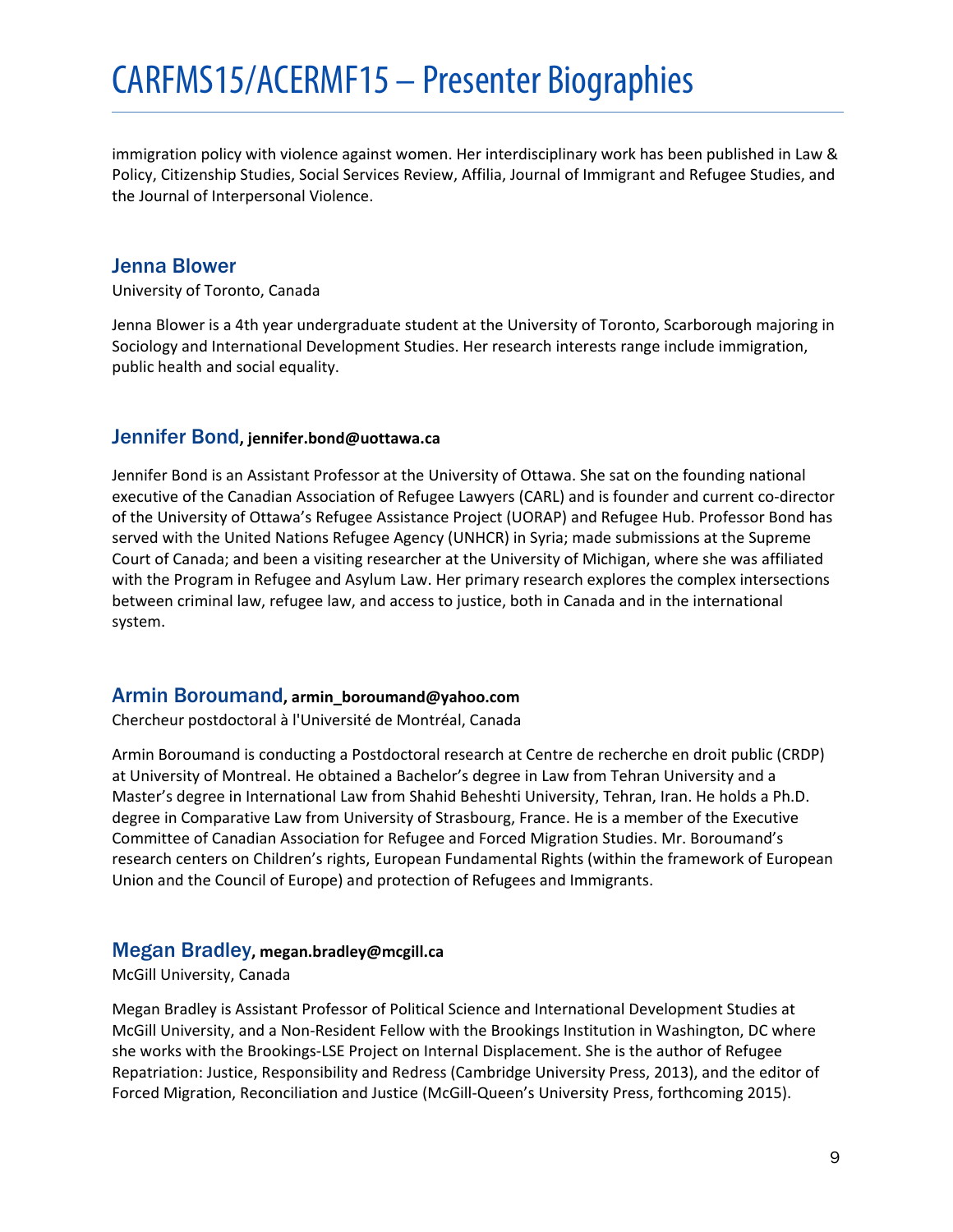Megan received her doctorate in International Relations from St Antony's College, University of Oxford. She has conducted fieldwork in countries including Haiti and Sri Lanka, and is undertaking a SSHRCfunded study on the right of return.

# <span id="page-9-0"></span>Nergis Canefe**, nergiscanefe67@gmail.com**

Centre for Refugee Studies, York University, Canada

# <span id="page-9-1"></span>Maria Cardoso**, cardosomaria@live.ca**

Universite de Montreal, Canada

# <span id="page-9-2"></span>John Carlaw**, jcarlaw.yorku@gmail.com**

Doctoral Candidate, Department of Political Science Graduate Research Fellow, Centre for Refugee Studies (CRS) Research Associate, Centre for Research on Latin America and the Caribbean (CERLAC) York University, Toronto, Canada, Canada

John Carlaw is a doctoral candidate in the Political Science Department, a Graduate Research Fellow of the Centre for Refugee Studies (CRS) and Research Associate of the Centre for Research on Latin America and the Caribbean (CERLAC) at York University, Toronto. The title of his dissertation is "A Radical Departure? The Politics and Practice of Immigration and Refugee Policy under the Conservative Party of Canada (2006-2014)," which seeks to explain and assess the trajectory of recent changes to immigration and refugee policy through an intersectional political economy approach and political parties lens.

# <span id="page-9-3"></span>Derya Demirdizen Cevik **, derya.demirdizen@gmail.com**

Kocaeli University, Turkey

Derya Demirdizen Cevik is an Assistant Professor in the Department of Public Administration in Kocaeli University in Turkey since 2013. She holds an MA in Gender Studies and Ph.D in Labour Economics and Industrial Relations from Marmara University in Turkey. Her main academic research areas are comparative social and labor policies, gender studies, sexual minorities and migration. Her PhD dissertation is a comparative analysis of the migrant labor policies in Canada and Turkey. Currently she is working on a research project about experiences of female domestic migrant workers in Turkey under the new migrant labor regulation.

# <span id="page-9-4"></span>Wendy Chan**, wchane@sfu.ca**

Simon Fraser University, Canada

Wendy Chan's current research interests focuses on gender, race and class differences in the criminal justice system. Current and past research projects examine the criminalization of marginalized groups in the context of the welfare system, mainstream media and the immigration system.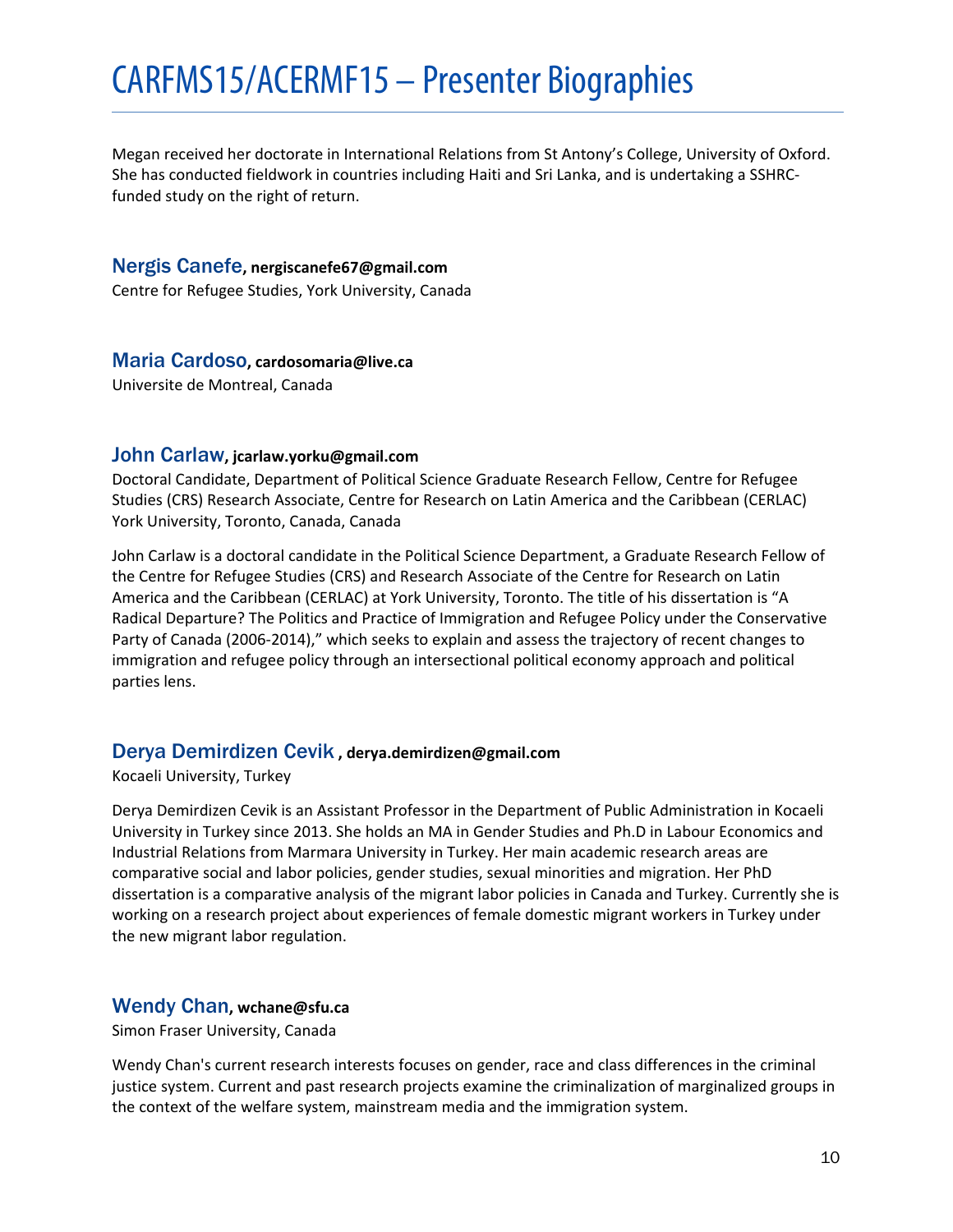# <span id="page-10-0"></span>Fiona Cheuk**, fncheuk@gmail.com**

OISE/UT, Canada

Fiona Cheuk is a PhD student in Social Justice Education at OISE, University of Toronto. She graduated with an MA in Critical Disability Studies at York University. Her Master's narrative research project on the experiences of Chinese-Canadians with disabilities was nominated for a Critical Disability Studies MRP human rights award. She is currently a co-chair the advocacy, outreach, and community networking committee for Spirit of Life, an organization that provides services for Chinese-Canadians with developmental disabilities. Her area of research is on disability knowledge production among new immigrants and first generation Canadians from non-English language backgrounds.

# <span id="page-10-1"></span>Nasreen Chowdhory**, nchowdhory@gmail.com**

Delhi University, India

Nasreen Chowdhory is an Assistant Professor in the Department of Political Science, Delhi University. She received her Ph.D. from McGill University in the Department of Political Science. Before joining Delhi University, she taught at Concordia University, Montreal, Canada. Her research interests include forced migration and refugee studies, ethno-politics, state-formation, and citizenship.

# <span id="page-10-2"></span>Alison Clancey**, info@swanvancouver.ca**

SWAN Vancouver Society, Canada

Alison Clancey (BA, BSW, MSW) is the Executive Director of SWAN Vancouver Society which supports im/migrant women engaged in indoor sex work.

# <span id="page-10-3"></span>Christina Clark-Kazak**, cclark-kazak@glendon.yorku.ca**

York University, Canada

Christina Clark-Kazak is Associate Professor of International Studies at York University's bilingual Glendon College. Her SSHRC-funded research analyzes age mainstreaming in migration and development policy. Christina's recent book, Recounting Migration, explores the political narratives of young Congolese refugees in Uganda. She is editor-in-chief of Refuge: Canada's Journal on Refugees. Previously, she worked for 10 years as a development practitioner.

# <span id="page-10-4"></span>Deidre Conlon**, d.conlon@leeds.ac.uk**

University of Leeds, United Kingdom

Deirdre Conlon is lecturer in Critical Human Geography at the University of Leeds and a member of the Asylum-Network (http://asylum-network.com) research group. Her work examines the tensions around migration and policies and practices designed to manage immigration, including immigration detention,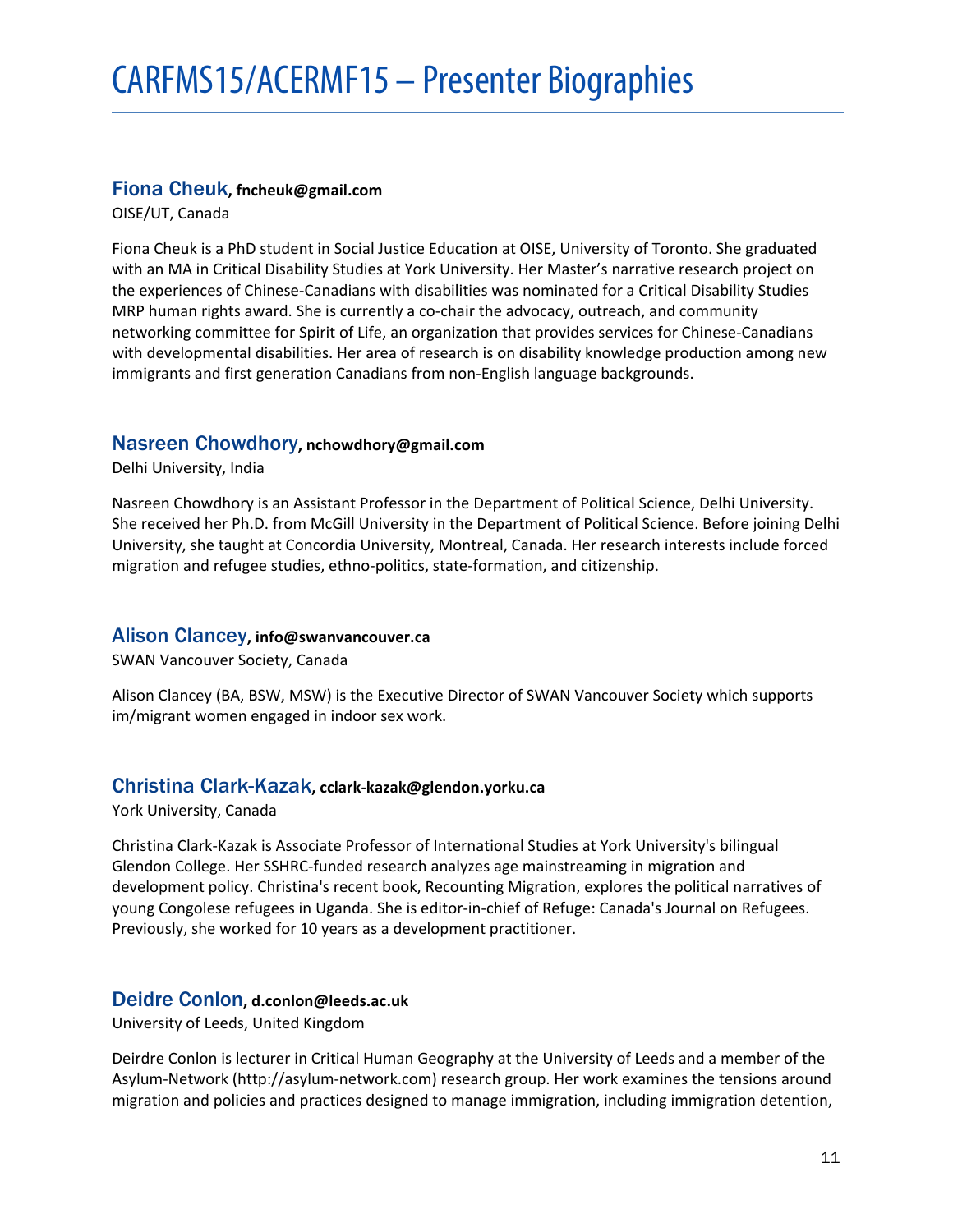everyday enforcement practices, and the legal and governmental frameworks that gird citizenship and belonging. She has publications in Annals of the Association of American Geographers, Citizenship Studies and ACME: An International E-Journal for Critical Geographies as well as several book chapters. She is co-editor of Carceral Spaces: Mobility and Agency in Imprisonment and Migrant Detention (Ashgate).

# <span id="page-11-0"></span>Gina Csanyi Robah**, ginacsanyi@gmail.com**

President and Director of the Canadian Romani Alliance

# <span id="page-11-1"></span>Kusha Dadui

Kusha Dadui was born in Iran and have been living in Toronto for the past 20 years. I identify as a trans masculine person of color. I came to Canada as a political refugee with my family and have since come out as queer and Trans. I have worked with migrant justice organizations for the past 12 years and noticed a lack of knowledge around LGBTQ issues particularly trans issues. I have worked with the 519 community centre, Iranian Queer organization and developed a workshop called Trans Migration in order to bring more awareness around the issues trans bodies face within the immigration and refugee system and access to healthcare. I currently work at the Sherbourne Health Centre as the Trans Program Coordinator.

# <span id="page-11-2"></span>Ann De Shalit**, adeshali@ryerson.ca**

Ryerson University, Canada

# <span id="page-11-3"></span>Katelijne Declerck**, katelijnedeclerck@gmail.com**

Katelijne Declerck, is Belgian and started her professional career in the refugee camps of Thailand in 1979, worked briefly for UNICEF but returned to the UNHCR from 1983 till 1994.

She left her international career when appointed as a judge in Belgium at the first established Refugee Court 'the Permanent Appeals Commission for Refugees".

Since May 2007 she is a member of the Council for Alien Law Litigations a specialized higher Administrative Court dealing with litigations on international protection and matters concerning the access to the territory, residence, establishment and removal of foreigners.

Justice Declerck has a vast experience in asylum law, is an expert for the European Union actively collaborating with TAIEX and EASO. She has been teaching in many countries around the world either in short training workshop as well as more advanced teaching in Europe, Central America, Central Asia, Africa and Southeast Asia.

She was Vice President of the IARLJ from 2002 to 2006, the Vice President of the European Chapter of the IARLJ from 2006 till 2014 and the President of the IARLJ since October 2014.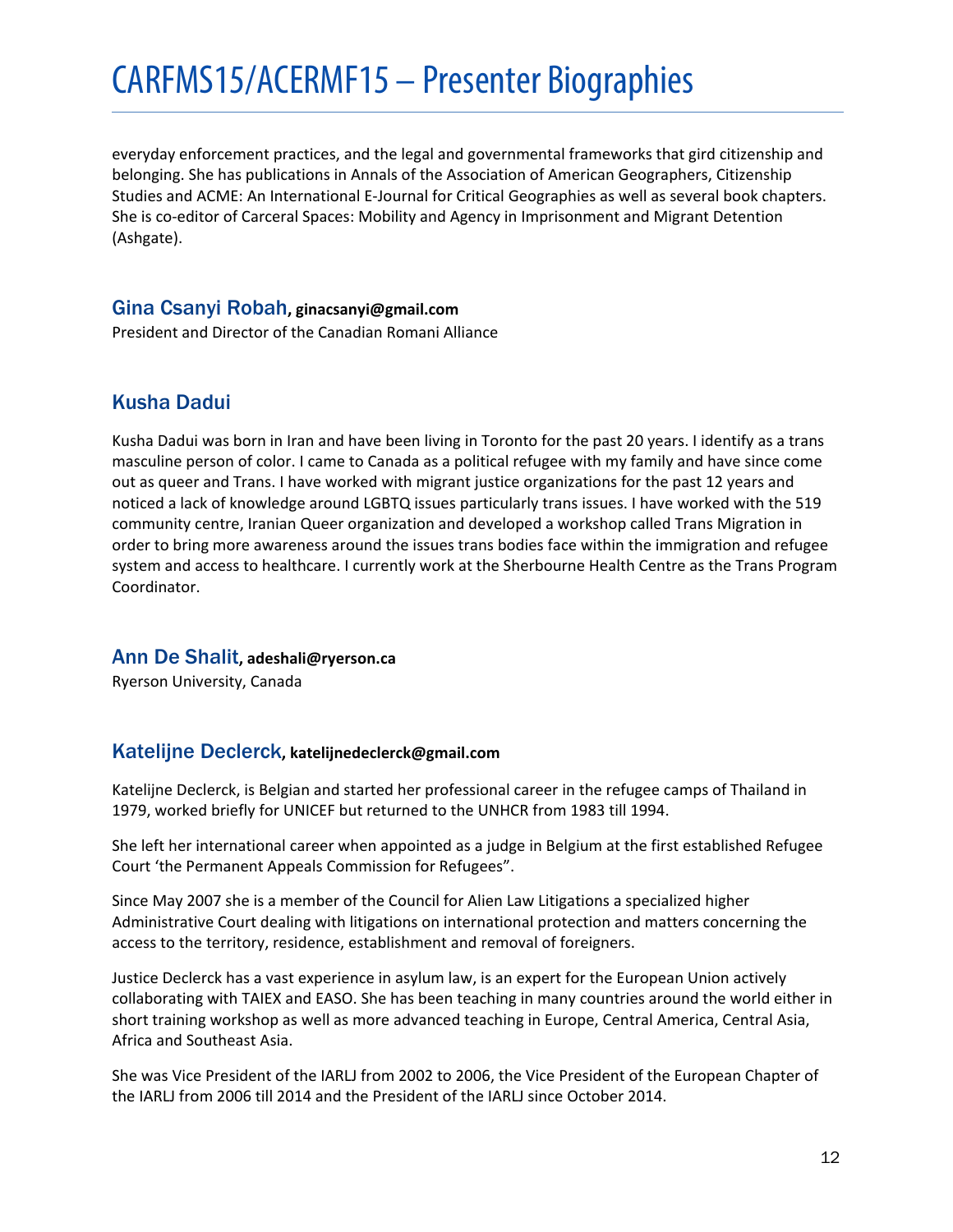# <span id="page-12-0"></span>Rajwant Deo**, rdeo@ryerson.ca**

Ryerson University, Canada

Rajwant Deo recently completed her masters degree in Immigration and Settlement Studies from Ryerson University. She also holds a bachelor's degree in Criminology and Health Studies from Wilfrid Laurier University.

# <span id="page-12-1"></span>Angeliki Dimitriadi**, angeliki@eliamep.gr**

Hellenic Foundation for European and Foreign Policy, Greece

Angeliki Dimitriadi is a Postdoctoral Research Fellow at ELIAMEP, working at the IRMA project on irregular Afghan migration to Greece. She obtained her BSc in International Relations &History at the LSE, and her MA in War Studies at King's College London. She was awarded with distinction her PhD titled 'Transit migration to Greece from Afghanistan, Bangladesh and Pakistan', from Democritus University of Thrace. Her research focuses on security and irregular migration in the EU, asylum and transit migration.

#### <span id="page-12-2"></span>Heather Donald**, heather.donald1@gmail.com**

York University, Canada

Heather Donald is a recent MA graduate in Development & Refugee/Forced Migration Studies at York University. She has experience in designing and facilitating pre and post-arrival orientation sessions for both newcomer and refugee youth in Canada and overseas, and in providing integration assistance to newcomer youth in Ottawa and Toronto. She completed her MA fieldwork in Malawi, looking at access to post-secondary education for refugees.

#### <span id="page-12-3"></span>Cristiano D'Orsi**, cd6jx@virginia.edu**

University of Pretoria, South Africa

Cristiano d'Orsi is currently a Post-Doctoral Fellow at the Centre for Human Rights, Faculty of Law, University of Pretoria (South Africa), after having been a Hugo Grotius Research Fellow at the University of Michigan Law School (Ann Arbor, United States of America) and, previously, an Albert Gallatin Doctoral Fellow at the University of Virginia School of Law (Charlottesville, United States of America). He holds a PhD in International Relations (International Law) awarded by the Graduate Institute of International and Development Studies in Geneva (Switzerland). His expertise deals mainly with the legal protection of all the categories of the people "on the move" (migrants, asylum-seekers, refugees, internally displaced persons) with a strong research focus on Sub-Saharan Africa.

#### <span id="page-12-4"></span>Geneviève Dubuc**, dubuc.genevieve@hotmail.com**

University de Montreal, Canada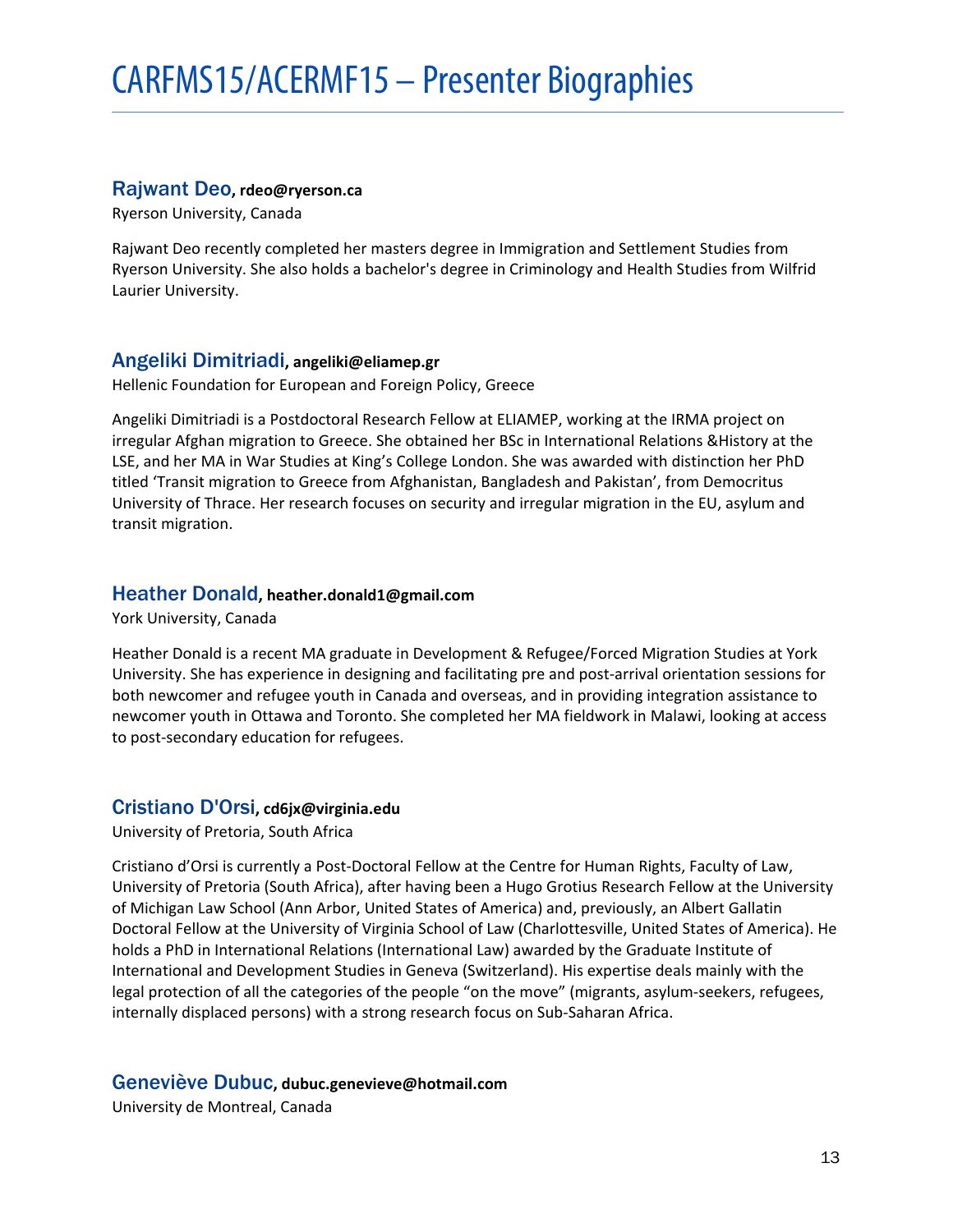Geneviève Dubuc est une étudiante en Études Internationale à l'Université de Montréal, 3e année de Baccalauréat. Elle a eu la chance de pouvoir poursuivre ses études durant une année à l'Université College Dublin en plus de faire partie du comité d'accueil d'étudiants internationaux de l'Université de Montréal pour l'année 2014-2015.

# <span id="page-13-0"></span>Angela D'Unian**, acerdena@ryerson.ca**

Ryerson University, Canada

Angela D'Unian is presently studying a Masters degree in Immigration and Settlement Studies at Ryerson University. She completed her undergraduate degree in Psychology (Honours) at the University of Guelph. Angela conducted her undergraduate thesis studying the psycho-social adaptation of Latino immigrants in Canada. Moreover, Angela has been involved in research with immigrant populations during her time as a research volunteer at the Centre for Addiction and Mental Health (CAMH). Broadly, her research interests include Integration experiences of immigrants in Canada, Intimate Partner Violence (IPV) among Latin American women, Forced migration as a result of IPV, and Youth settlement experiences.

# <span id="page-13-1"></span>Bruno Dupeyron**, bruno.dupeyron@uregina.ca**

University of Regina, Canada

Bruno Dupeyron is an Associate Professor and Graduate Chair at the Johnson-Shoyama Graduate School of Public Policy, University of Regina Campus. His major research interests are border and immigration issues, using political sociology and comparative perspectives. Bruno's research focuses on two streams:

(1) the transformations of cross-border governance in North America and Europe, and (2) the regulation of mobility and security in North America. He is currently working on an international research project, funded by the Social Sciences and Humanities Research Council of Canada (SSHRC). In addition to his role in the School, Bruno is an associate researcher at the Chaire de recherche en immigration, ethnicité et citoyenneté, UQAM.

# <span id="page-13-2"></span>Meghan Dwyer**, med@dwyerimmigration.com**

USA

As Managing Attorney of Dwyer Law Group, Ms. Dwyer practices U.S. employment and family based immigration law, with experience in all aspects of non-immigrant visas, immigrant visas and naturalization, providing business-minded solutions to an array of multi-national companies and individual clients. Ms. Dwyer is admitted to the bars of the State of Connecticut and State of New York. She obtained her Bachelor of Arts in European Studies from New York University and her Juris Doctor from New York Law School.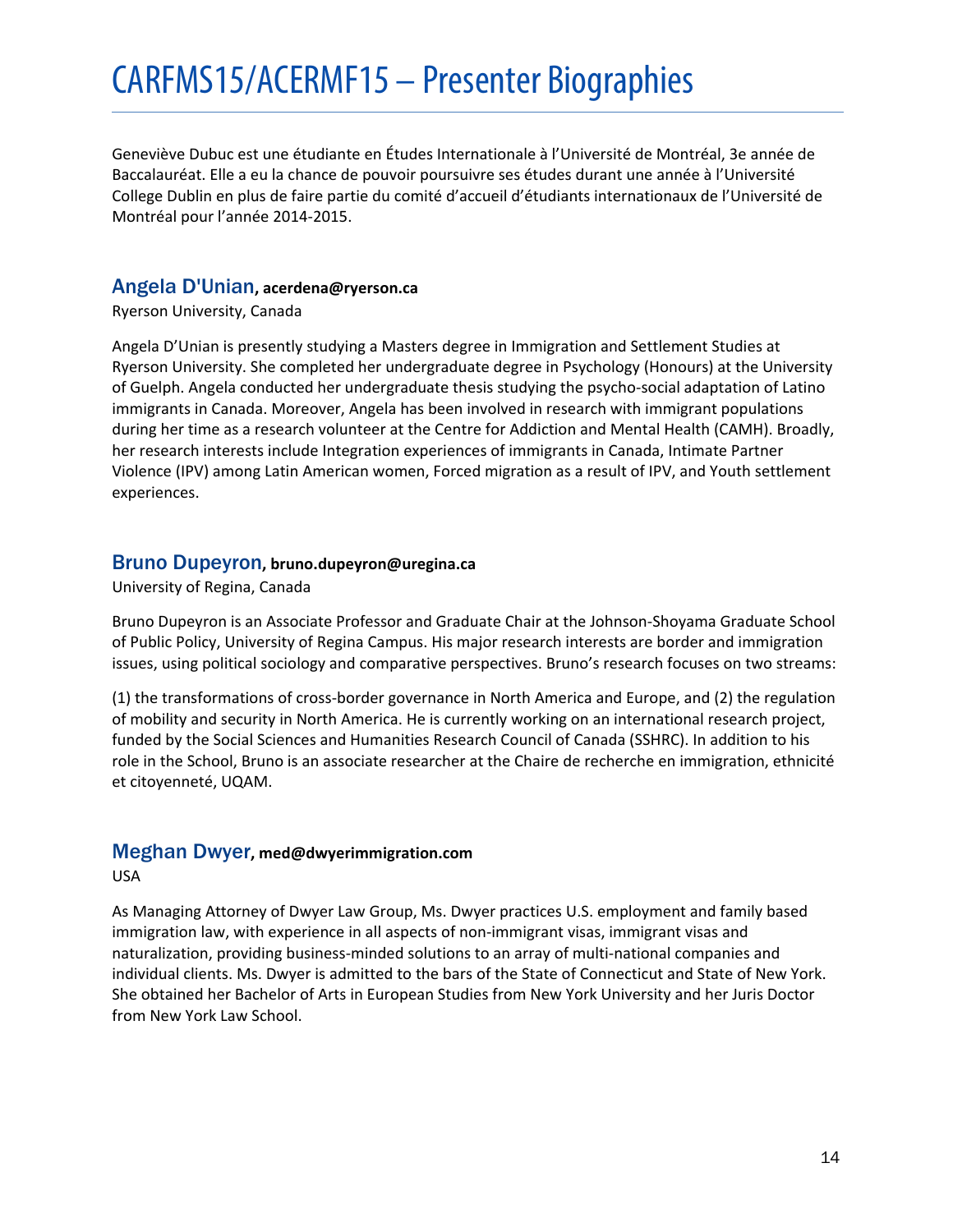# <span id="page-14-0"></span>Tanya (Tatjana) Elez**, tanya.elez@gmail.com**

University of British Columbia, Canada

Tanya is a Ph.D. Candidate in the Department of Counselling Psychology and Special Education at University of British Columbia. Being an immigrant herself, she has been involved with immigrant and refugee communities in Canada in various capacities since her arrival in 1997. She has been engaged as a mental health professional with various immigrant and refugee serving agencies in Winnipeg and Vancouver and has founded a Therapy Program for Immigrant and Refugee Families as a part of a training clinic at the University of Winnipeg. Tanya published and provided numerous presentations involving issues of immigrant and refugee mental health.

# <span id="page-14-1"></span>Beyhan Farhadi

Department of Geography, University of Toronto

Beyhan Farhadi is a doctoral student in the Department of Geography at the University of Toronto. Approaching her work from transdisciplinary standpoints, she is interested in questions related to epistemology, technology and the body, particularly as it relates to education as an egalitarian politic. Her current work examines the stakes of these questions in response to the rise of online education in Toronto secondary public schools. Beyhan earned her M.A. in English with a concentration in contemporary theory; her previous work centered upon the ways in which migration, imperialism, and sexuality, are taken up in performance praxis.

# <span id="page-14-2"></span>Geoff Gilbert**, geoff@essex.ac.uk**

University of Essex, United Kingdom (see **<http://www.essex.ac.uk/law/staff/profile.aspx?id=819>**)

Geoff Gilbert is a Professor of Law in the School of Law and Human Rights Centre at the University of Essex. He has been Editor-in-Chief of the International Journal of Refugee Law since 2002. He is author of 'Current Issues in the Application of the Exclusion Clauses' in Feller, Türk and Nicholson, Refugee Protection in International Law (2003), part of UNHCR's Global Consultations on the 50th Anniversary of the 1951 Convention. In 2014 he was appointed a consultant to UNHCR with Anna Magdalena Rüsch on 'Rule of Law: Engagement for Solutions' and is part of the Solutions Alliance Thematic Group on Rule of Law. He has written extensively on international refugee law, international criminal law and international human rights law.

# <span id="page-14-3"></span>Judge Judith Gleeson**, UpperTribunalJudge.Gleeson@ejudiciary.net**

Judge Judith Gleeson is a second appeals judge at the Upper Tribunal (Immmigration and Asylum Chamber) in the United Kingdom. She studied Jurisprudence at Oxford University, including Roman and French law, and was a Weiner-Anspach scholar on the French language course in Civil and European Community Law at the Universite Libre de Bruxelles. Before becoming a judge, she practised as a solicitor. She speaks good French and has been a judge since 1993.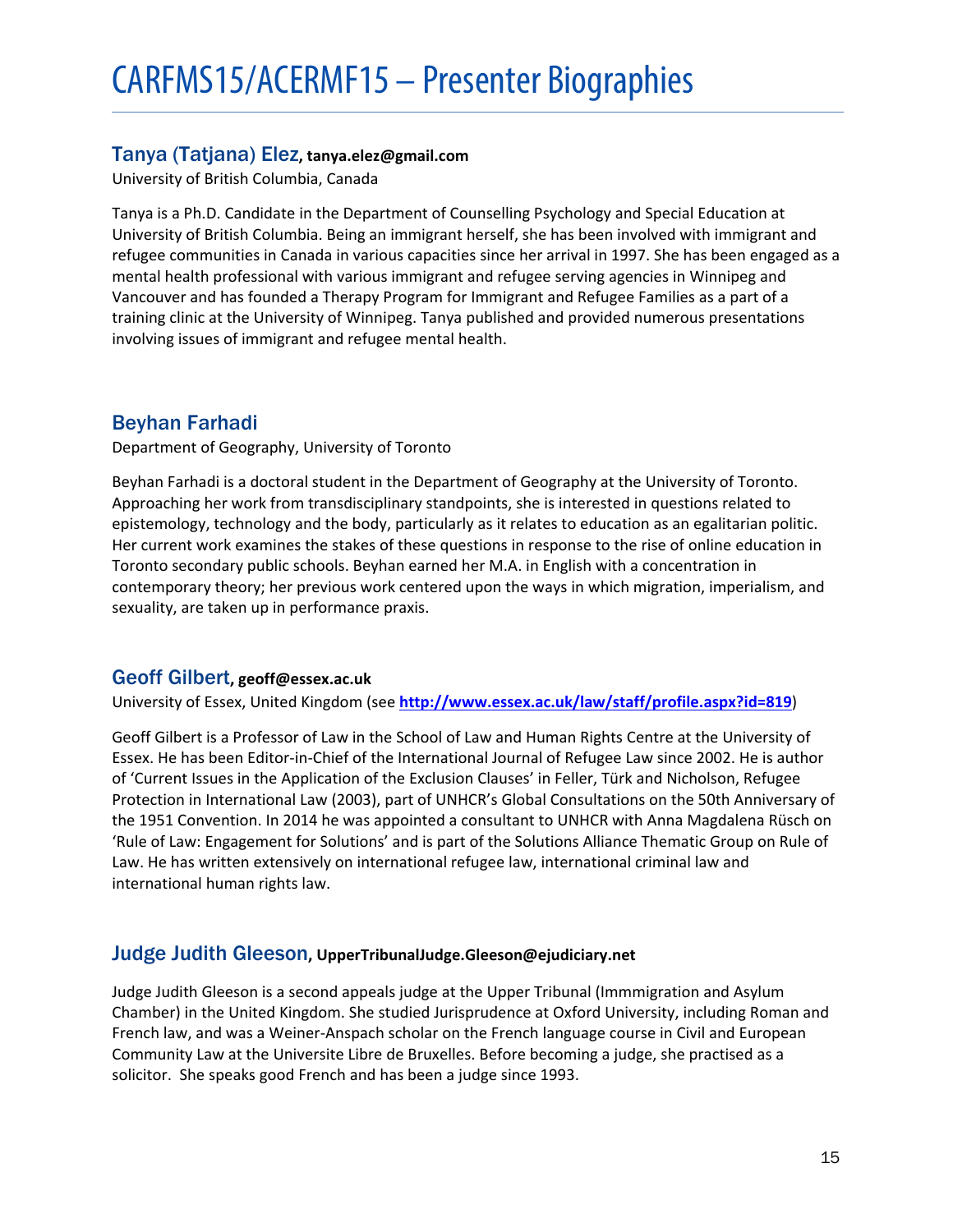In the UK Upper Tribunal, Judge Gleeson is a country group convenor, identifying cases and issues and case-managing country guidance judgments: cases in which she was personally involved include GJ (post-civil war: returnees) Sri Lanka CG [2013] UKUT 319 (IAC), QH (Christians - risk )(China) CG [2014] UKUT 86 (IAC), MN and others (Ahmadis - country conditions - risk) Pakistan CG [2012] UKUT 389 (IAC), EH (blood feuds) Albania CG [2012] UKUT 348 (IAC), AX (family planning scheme) China CG [2012] UKUT 97 (IAC), and SW (lesbians - HJ and HT applied) Jamaica CG [2011] UKUT 251 (IAC).

Judge Gleeson has previously participated and chaired panels at CARFMS in 2012 and 2014, as well as giving talks on asylum procedures and country guidance in Australia (Sydney and Melbourne), Italy (Prato), Morocco, and Tunisia.

# <span id="page-15-0"></span>Angus Grant**, gusgranovsky@gmail.com**

PhD Candidate, Osgoode Hall, Canada

Angus Grant is a leading Canadian refugee lawyer, researcher, commentator and academic. He has been engaged in immigration and refugee law issues for many years and has represented individuals and organizations at every level of court in Canada, in addition to collaborating on petitions before international human rights bodies. Most recently, Angus has represented the Canadian Council for Refugees in several major interventions on various aspects of international refugee law before the highest Canadian state courts. Now also a doctoral candidate in law at Osgoode Hall Law School of York University, Angus is engaging in a wide-ranging study of the intersections between state security measures, international law and the rights of immigrants and refugees.

# <span id="page-15-1"></span>Laurence Guindon**, laurence.guindon@hotmail.com**

Universite de Montreal , Canada

# <span id="page-15-2"></span>Hoori Hamboyan**, Hoori.Hamboyan@justice.gc.ca**

Montreal, Canada

Hoori Hamboyan was a social worker in Montréal for 10 years, working for the Department of Youth Protection as well as in refugee rights advocacy and family counseling, prior to attending law school in Ottawa. She has been working with Justice Canada since 2005 and has been with the Children's Law and Family Violence Policy Unit since 2007. Her work is focused on family violence issues including "honour" based violence and forced marriages.

# <span id="page-15-3"></span>Saïd Hammamoun**, said.hammamoun@gmail.com**

Université de Montréal, Canada

Saïd Hammamoun est chercheur postdoctoral au centre de recherche en droit public à l'Université de Montréal et chargé de cours à la Faculté de droit de l'Université de Montréal et à l'UQAM.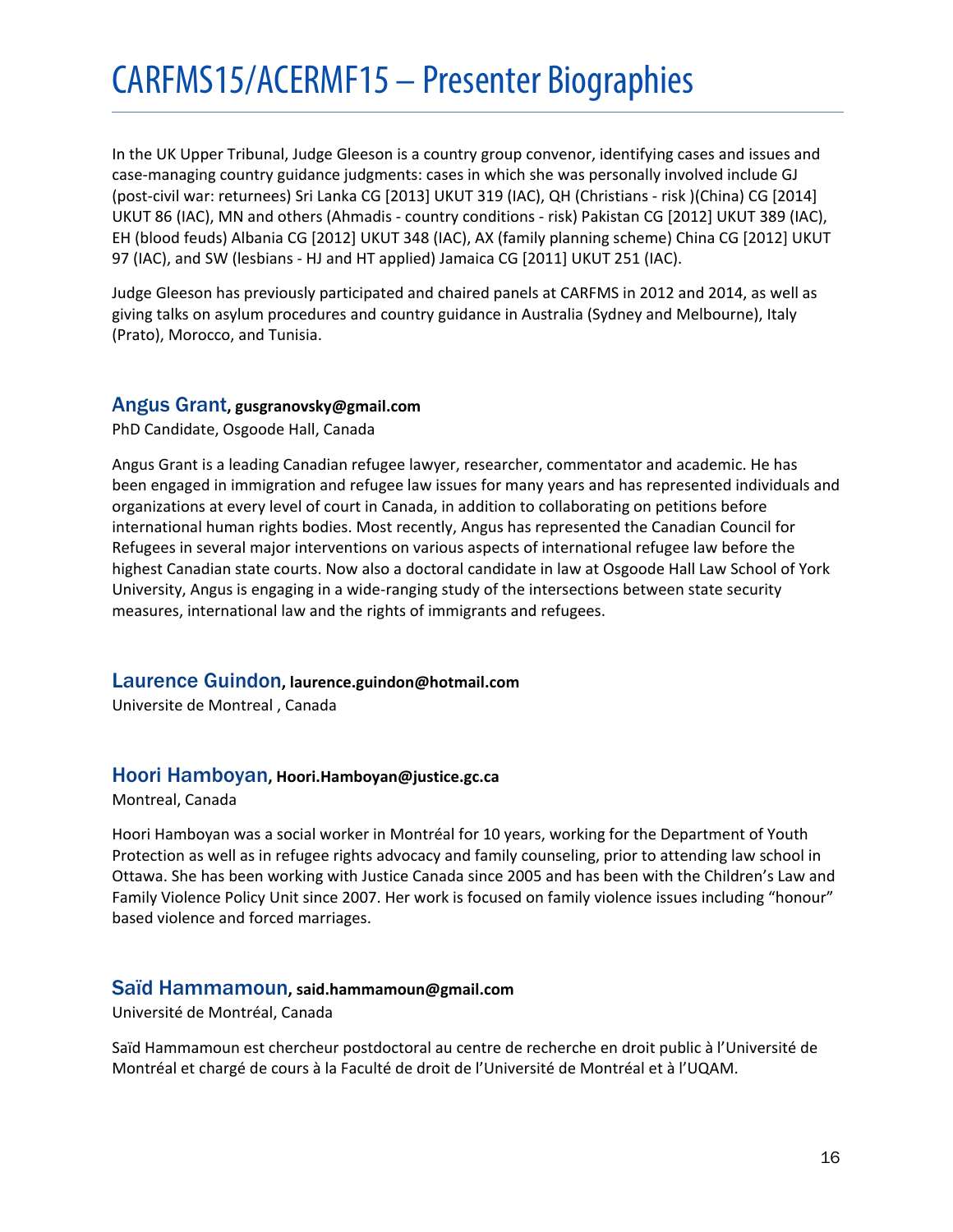# <span id="page-16-0"></span>Charity-Ann Hannan**, channan@ryerson.ca**

Ryerson University, Canada

Charity-Ann Hannan is a Ph.D. Candidate in Policy Studies at Ryerson University.

# <span id="page-16-1"></span>Caroline Hemstock**, chemstock@aaisa.ca**

Alberta Association of Immigrant Serving Agencies, Canada

The Alberta Association of Immigrant Serving Agencies' (AAISA) Research Unit consists of Caroline Hemstock, Project Coordinator (Research and Policy) and Deniz Erkmen, Research Officer, where they conduct research and analysis of various issues and policies affecting the settlement and integration of newcomers in Alberta. Caroline holds a MA in Spanish from the University of Calgary and is a former Department of Foreign Affairs, Trade, and Development sponsored IYIP public policy intern. Deniz holds a BA in International Relations from the University of Calgary and has worked in immigration for the academic, private and non-profit sectors.

# <span id="page-16-2"></span>Robert Heynen**, rheynen@yorku.ca**

Assistant Professor, Department of Communication Studies, York University

# <span id="page-16-3"></span>Nancy Hiemstra**, nancy.hiemstra@stonybrook.edu**

Stony Brook University, USA

Nancy Hiemstra is an Assistant Professor of Migration Studies in the Department of Cultural Analysis and Theory at Stony Brook University. Her research interests focus on human mobility, migration policymaking, lived experiences of in/security. Previous research examined Latino immigration to small-town Colorado. Current research focuses on migrant detention and deportation policies and practices in the United States, and embodied consequences of immigration enforcement policies in Latin American countries of migrant origin. She has publications in Annals of the Association of American Geographers; Antipode; Environment and Planning D; Geopolitics; Gender, Place and Culture; Social and Cultural Geography and a number of edited volumes.

# <span id="page-16-4"></span>Zahra Hojati**, zhojati@gmail.com**

OISE/UT, Canada

Dr. Zahra Hojati has received her doctoral degree in Higher Education/Women and Gender Studies program at Ontario Institute of Studies in Education (OISE) at University of Toronto. Her research interest is using an anti-colonial and integrative anti-racist feminist perspective to challenge the integration of capitalism and patriarchy in oppressing the Middle Eastern/ Muslim women in North and South. Zahra's research emphasizes on subjects such as gendre equality, state-nation, social justice, citizenship, women and education, identity crisis, in the context of patriarchy, neo-liberalism, and globalization. She has published her book and has several journal publications as well as numerous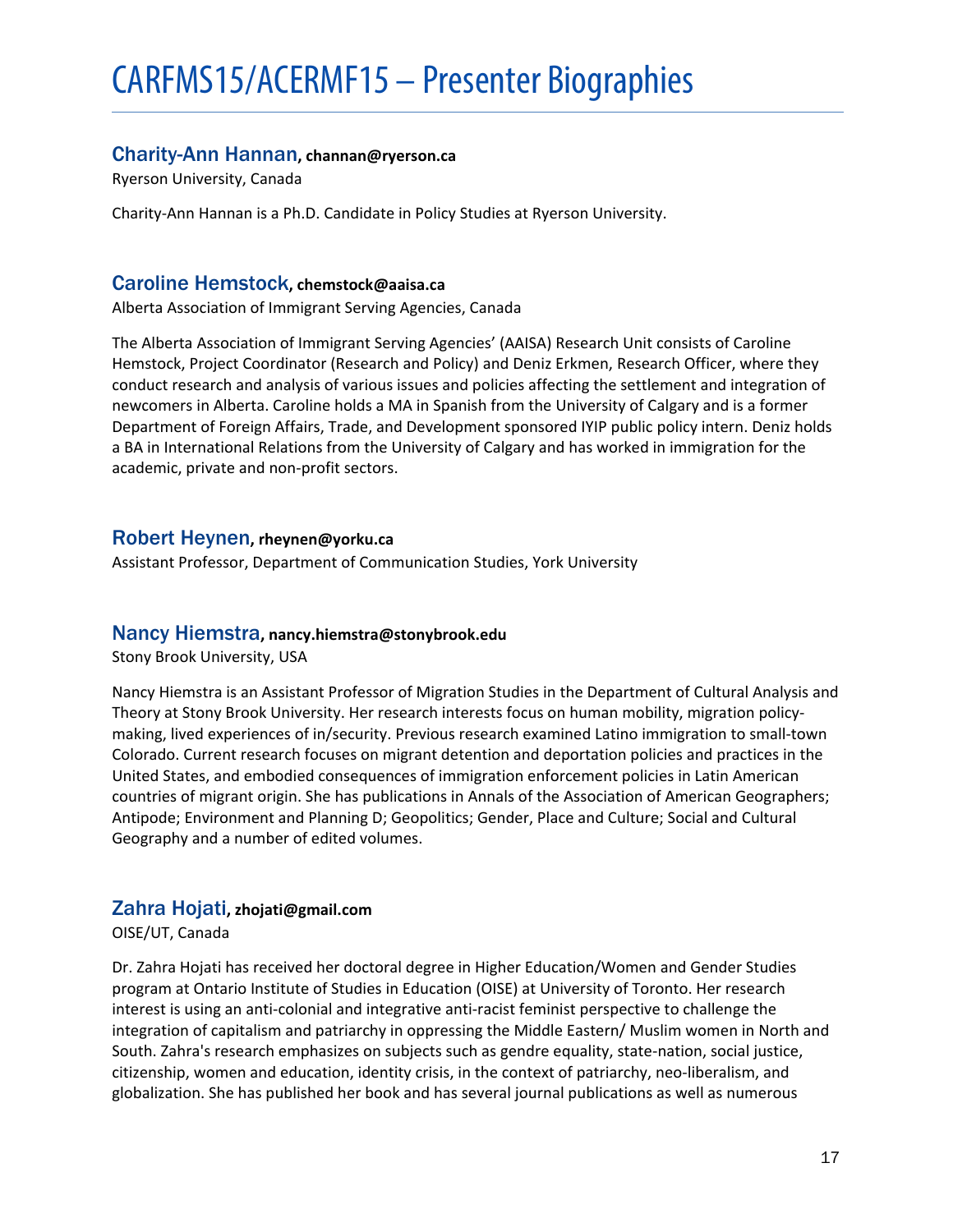conference presentations national and international. Zahra is also involved in Iranian community as a counselor and is a charity activist inside and outside of Canada. Zahra has teaching experience at Ryerson University and the University of Toronto at Scarborough.

# <span id="page-17-0"></span>Amrita Hari**, amrita.hari@carleton.ca**

Carleton University, Canada

Amrita Hari is an Assistant Professor at the Pauline Jewett Institute of Women's and Gender Studies in Carleton University. Her research interests are broadly in global migrations, transnationalism and citizenship, in particular the reproduction of gender and race through migration policies in a neoliberal global world.

# <span id="page-17-1"></span>Dan Horner**, dan.horner@ryerson.ca**

Ryerson University, Canada

Dan Horner is an Assistant Professor in the Department of Criminology at Ryerson University, Toronto. He is an historian of public life, politics and culture in 19th century Canada. He has published a number of articles on topics such as migration, public health and political violence in mid-nineteenth-century Montreal, and has recently begun a new project that examines how ideas about public order circulated throughout the North Atlantic World during this period. His first monograph, entitled Taking to the Streets: Crowds, Politics and Identity in Mid-Nineteenth-Century Montreal, is under contract with McGill-Queen's University Press. He is a member of the Montreal History Group / Groupe d'histoire de Montréal, a research collective of Quebec historians who work on issues of race, gender and class.

# <span id="page-17-2"></span>Graham Hudson**, graham.hudson@crim.ryerson.ca**

Ryerson University, Canada

Graham is an Associate Professor and the Undergraduate Program Director for the Department of Criminology at Ryerson University. He holds a B.A. (Hons) in History and Philosophy from York University, a J.D. from the University of Toronto, an LL.M. from Queen's University, and a Ph.D. from Osgoode Hall Law School. His doctoral studies focused on the impact of international and comparative human rights on the Canadian security certificate regime. Graham's current research interests include security studies, human rights, access to justice, and legal theory. He is currently conducting SSHRCfunded research on the intersection of security, irregular migration and asylum, along with Professors Idil Atak (Principle Investigator, Ryerson) and Delphine Nakache (University of Ottawa). He has also begun research on the domestic impact of international criminal law in public and private law contexts e.g. universal civil jurisdiction and state immunity, the responsibility of corporations under international law. He teaches courses on criminal law, criminal courts, the Charter of Rights and Freedoms, and an experiential "criminal law in practice" seminar, in partnership with lawyers Chris Chorney, Apple Newton-Smith, and Jason Gourda.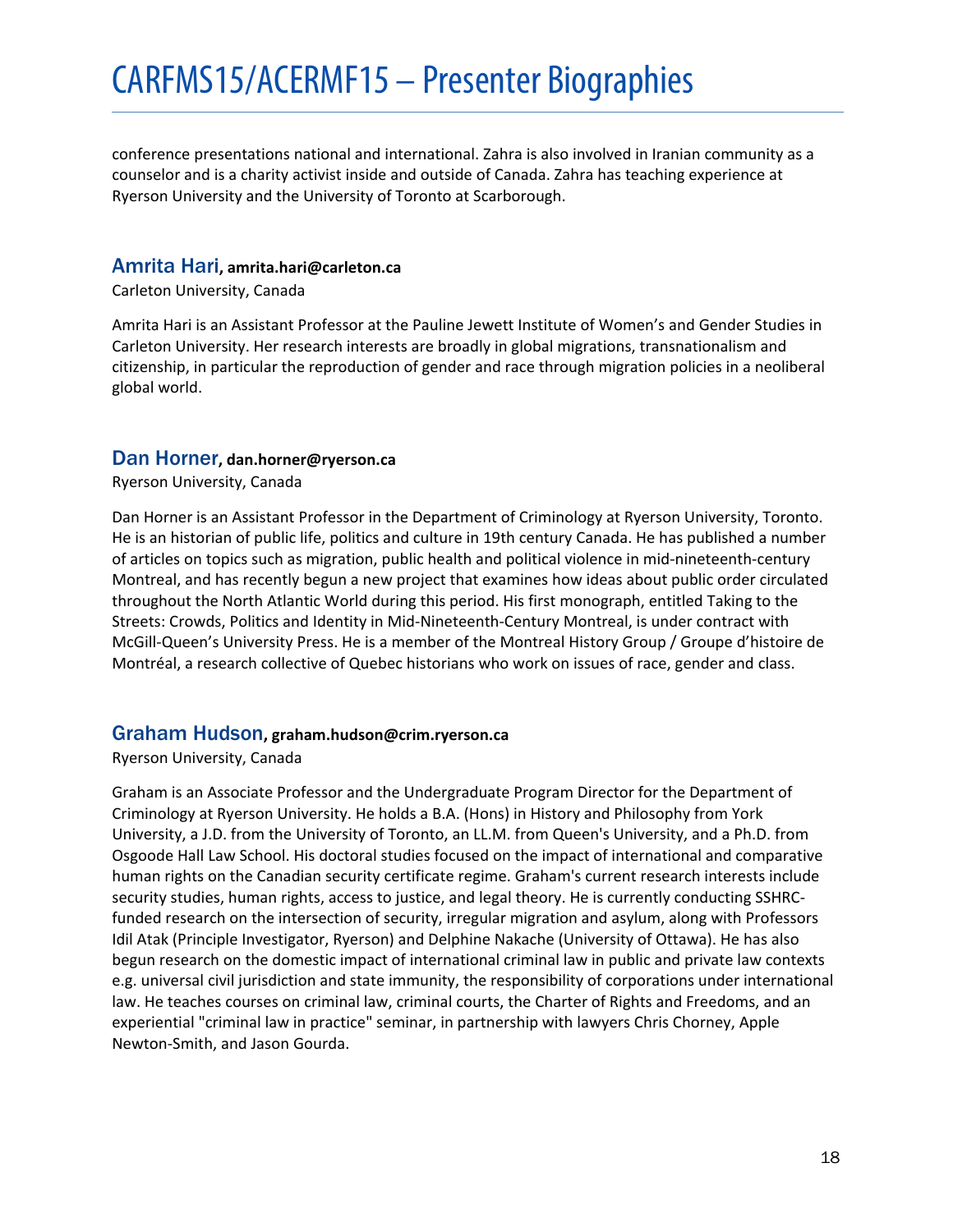# <span id="page-18-0"></span>Michaela Hynie**, mhynie@yorku.ca**

York University, Canada

Michaela Hynie is an Associate Professor with expertise in social and cultural psychology in the Department of Psychology at York University, and the York Institute for Health Research. Dr. Hynie conducts qualitative and quantitative collaborative, multidisciplinary and community based research in two broad areas of well-being. The first focuses on building and evaluating the impact of social networks and social support, locally, nationally and internationally. Her second area of research examines settlement and integration among migrants. In this area she emphasizes refugee resettlement processes as a function of resettlement policies and services, and health care and mental health in relation to migration status and culture. Dr. Hynie is also the founder of the Program Evaluation Unit in the York Institute for Health Research, a unit that conducts, and builds capacity for, program evaluation in the area of health and well being in small not-for-profit organizations.

# <span id="page-18-1"></span>Kinga Janik**, kinga.janik@yahoo.com**

Université de Montréal, Canada

# <span id="page-18-2"></span>Sharalyn Jordan**, sjordan@sfu.ca**

Envisioning Project, York University, Canada

Panelists are community partners and critical scholars affiliated with the ENVISIONING global LGBT human rights project based at York University. This project uses participatory video and community engaged research to document current struggles for LGBT human rights in commonwealth countries.

# <span id="page-18-3"></span>Sara Kahn**, sarilee.kahn@mcgill.ca**

McGill University, Canada

Sara Kahn is an Assistant Professor at the School of Social Work at McGill University, where her research interests include trauma and resilience in vulnerable forced migrants, particularly those persecuted for gender and gender role non-conformity. As a practitioner, Dr. Kahn has over 15 years of experience providing psychological counseling, advocacy, and expert witness testimony for asylum seekers and torture survivors from around the world. As a consultant to International NGOs she has worked in Bosnia, Kosovo, Liberia, Sierra Leone, Iraq, and Afghanistan with persons affected by war and disaster.

# <span id="page-18-4"></span>John-Bosco Kaikai**, jaydatus@hotmail.com**

Brock University, Canada

John-Bosco moved to Canada as a refugee in 2002, grew up in Guelph as one of few immigrants in his high school. He moved on to University of Guelph majoring in Criminal Justice and Public Policy. He then worked as a Child and Youth Worker as well as a volunteer coordinator and program coordinator with Immigrant Services in Guelph/Wellington. From there, he acquired a passion for immigration work,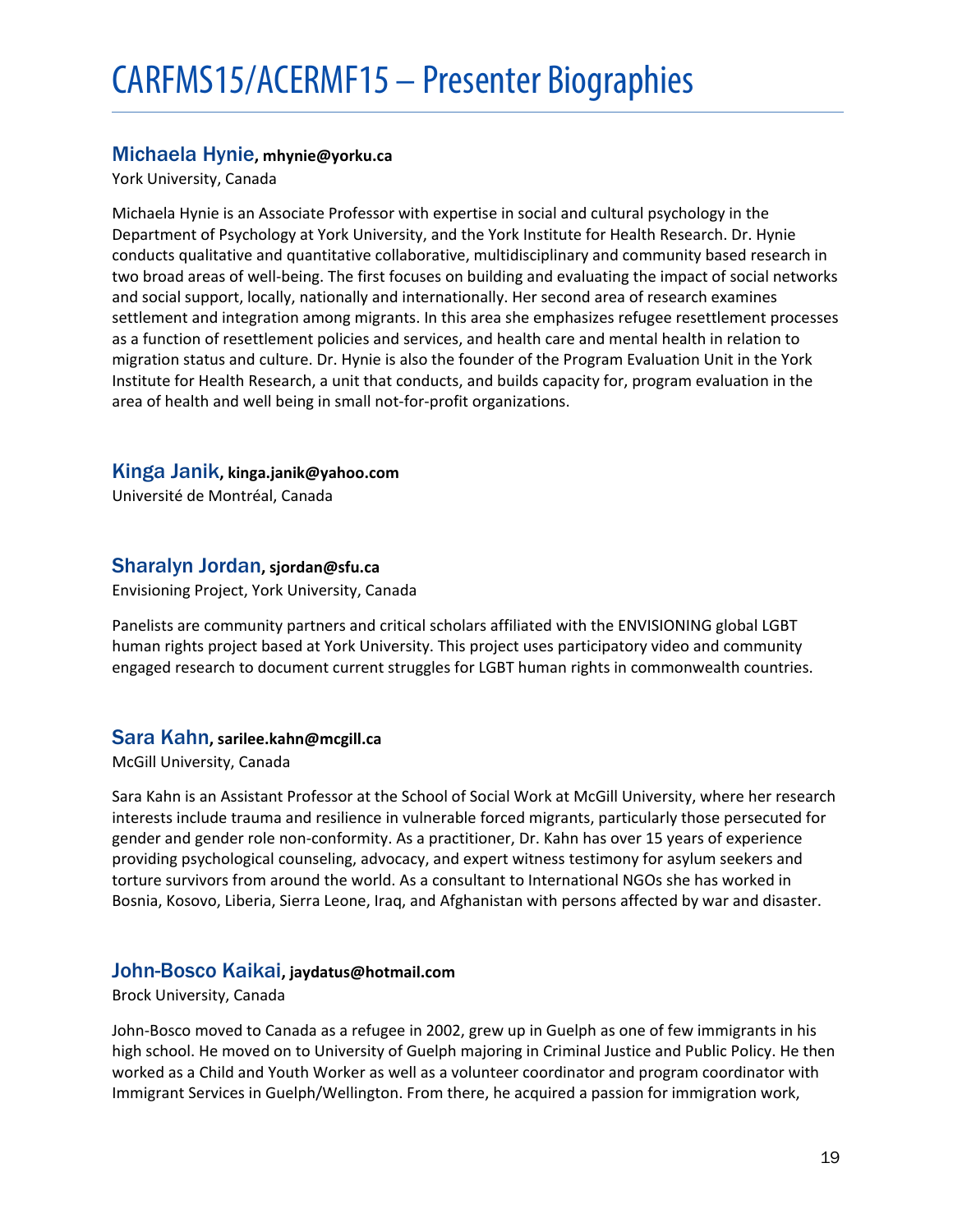moving on to do his Masters at Brock University in Social Justice and Equity Studies writing his MRP on the media representation of refugees and detention.

# <span id="page-19-0"></span>Julie Kaye**, julie.kaye@kingsu.ca**

The King's University, Canada

Dr. Julie Kaye is an Assistant Professor of Sociology and the Director of Community Engaged Research at The King's University. Working in the areas of sociology of development, inequality, and criminology, her research examines representations of human trafficking in Canada and anti-trafficking responses. Her findings are published in the Canadian Journal of Criminology and Criminal Justice. She has also researched and published peer-reviewed articles on ethnicity, conflict, and peacebuilding in journals such as the Journal of Development Studies and the Journal of Contemporary African Studies. Julie serves as the Research Advisor for the Action Coalition on Human Trafficking (ACT) Alberta.

# <span id="page-19-1"></span>Alexie Taguekou Kenfack**, taguekoukenf@yahoo.com**

University of the Western Cape, Cameroon

Taguekou Kenfack Alexie is a LLD prospective student at the faculty of law (university of the Western Cape) and has just completed the LLM in International and Human rights law at the same University with a research focused on refugee law. From 2012 to 2013, while completing the LLM, Taguekou Kenfack Alexie served as a research assistant at the faculty and as volunteer legal adviser at Scarabrini center which is an NGO offering development and welfare programmes to the migrant and local communities of Cape Town (South Africa).

# <span id="page-19-2"></span>Seongsoo Kim

Judge / Seoul Central District Court

Judge Kim started his judgeship in 1998 and has heard civil, criminal and administrative cases in several courts. His judicial career includes a senior research judge for Justice In-bok Lee in Supreme Court of Korea. He is currently hearing civil cases in Seoul Central District Court. He graduated Seoul National University Law College in 1993 and studied international refugee law as a visiting scholar at University of Michigan Law School in 2002-2003 academic year. His article, "The refugee definition in Geneva Convention and refugee related procedural issues in Korean Immigration Law" was published by Korean Supreme Court in 2004 and soon became a must read for refugee lawyers. He had served as a member of Refugee Committee in Ministry of Justice in 2009-2014. Still, he keeps close contacts with refugee lawyers and the UNHCR office in Seoul, also engaging in Asian Network on Refugee and International Protection (ANRIP).

# <span id="page-19-3"></span>Lara Kinne**, lrk28@georgetown.edu**

Georgetown University, USA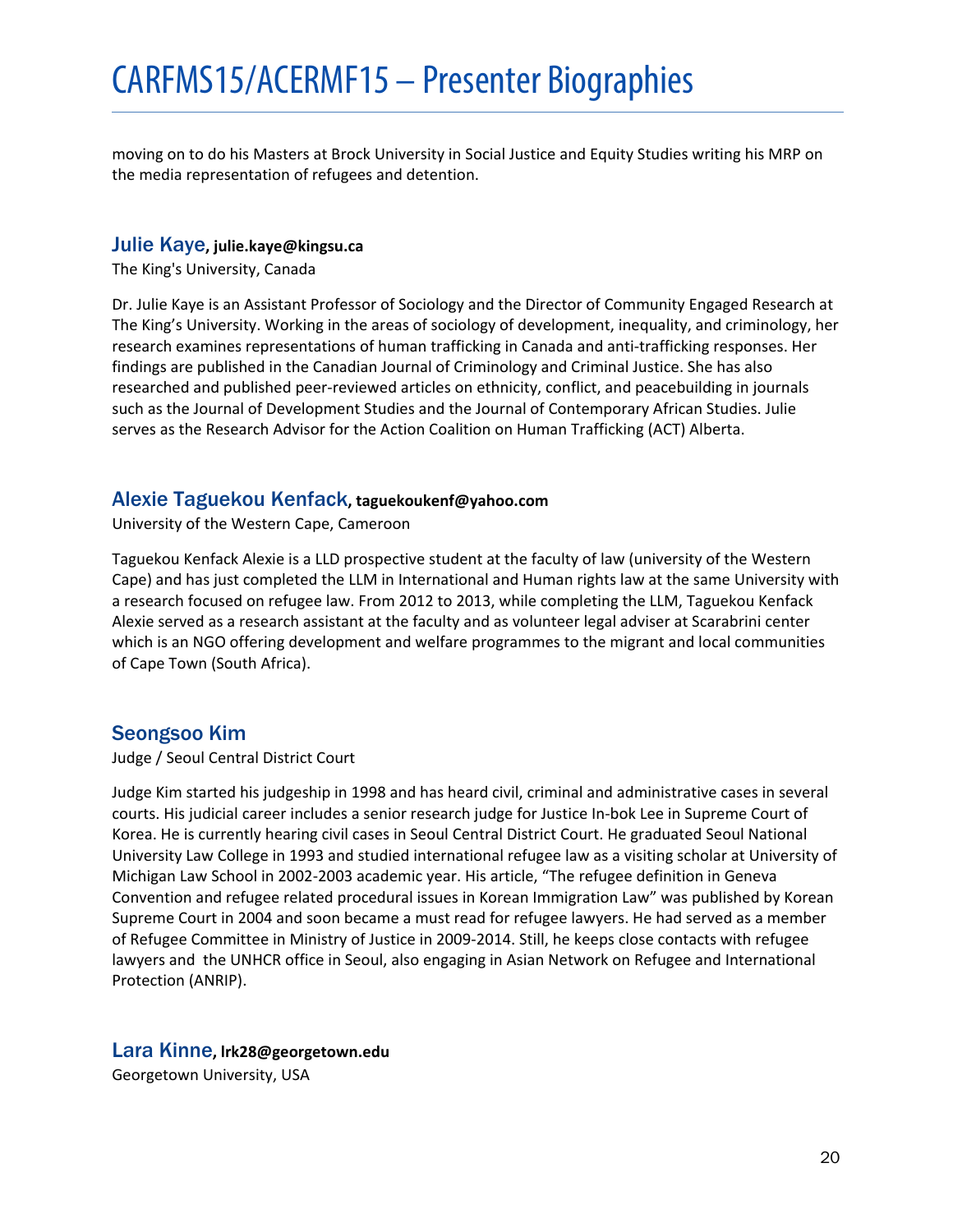Lara Kinne is a Research Specialist with the Office of the Senior Vice President for Research at Georgetown University. She received a Master of Arts in Latin American Studies from the School of Foreign Service, along with a Certificate of Refugees and Humanitarian Emergencies from the Institute for the Study of International Migration from Georgetown in 2011. Her undergraduate work at Boston College was in Political Science and Latin American Studies. Lara's current research focuses on complex humanitarian crises in the Horn of Africa.

# <span id="page-20-0"></span>Meagan Kinsella**, kinselmn@mcmaster.ca**

McMaster University, Canada

Meagan Kinsella is a PhD candidate (ABD) in the Department of Political Science at McMaster University in Hamilton, Ontario. She graduated with her Master of Arts degree in International Relations from McMaster University in 2010. Through a comparative empirical analysis of Johannesburg, South Africa and Gaborone, Botswana, her dissertation considers local responses to the management of irregular migrants and its effects in and on urban spaces. Meagan's research interests are in the area of urban migration governance, citizenship and irregularity, public policy implementation, and mobility politics and policy in Southern Africa.

# <span id="page-20-1"></span>Mustafa Koc**, mkoc@ryerson.ca**

Ryerson University, Canada

Mustafa Koc is a professor of Sociology at Ryerson University. His research and teaching interests involve food studies, food security and food policy, globalization and sociology of migration. He was among the founders of the Centre for Studies in Food Security, Food Secure Canada, and the Canadian Association for Food Studies. He has also been involved in various national and global debates on globalization, development, food security, and peace. He has various publications on sociology of agriculture and food, social change and development, and immigration, including For Hunger-proof Cities (1999), Working Together (2001), Interdisciplinary Perspectives in Food Studies (2008) and Critical Perspectives in Food Studies (2012).

# <span id="page-20-2"></span>Ashley Korn**, ashley.korn@ymcagta.org**

YMCA and York U, Canada

Ashley Korn has worked in various newcomer settlement programs at the YMCA of Greater Toronto since 2008. She currently works as Manager, Provincial Programs with the Client Support Services Program. Ashley is also an active contributor to the World University Service of Canada, Student Refugee Program (SRP) since 2009, providing orientations and integration assistance to refugee students in both Malawi and Canada. She has assisted International Organization for Migration in Kenya, helping develop the Canadian Orientation Abroad, Refugee Youth Curriculum. Ashley holds a Masters Degree in Immigration and Settlement Studies from Ryerson University.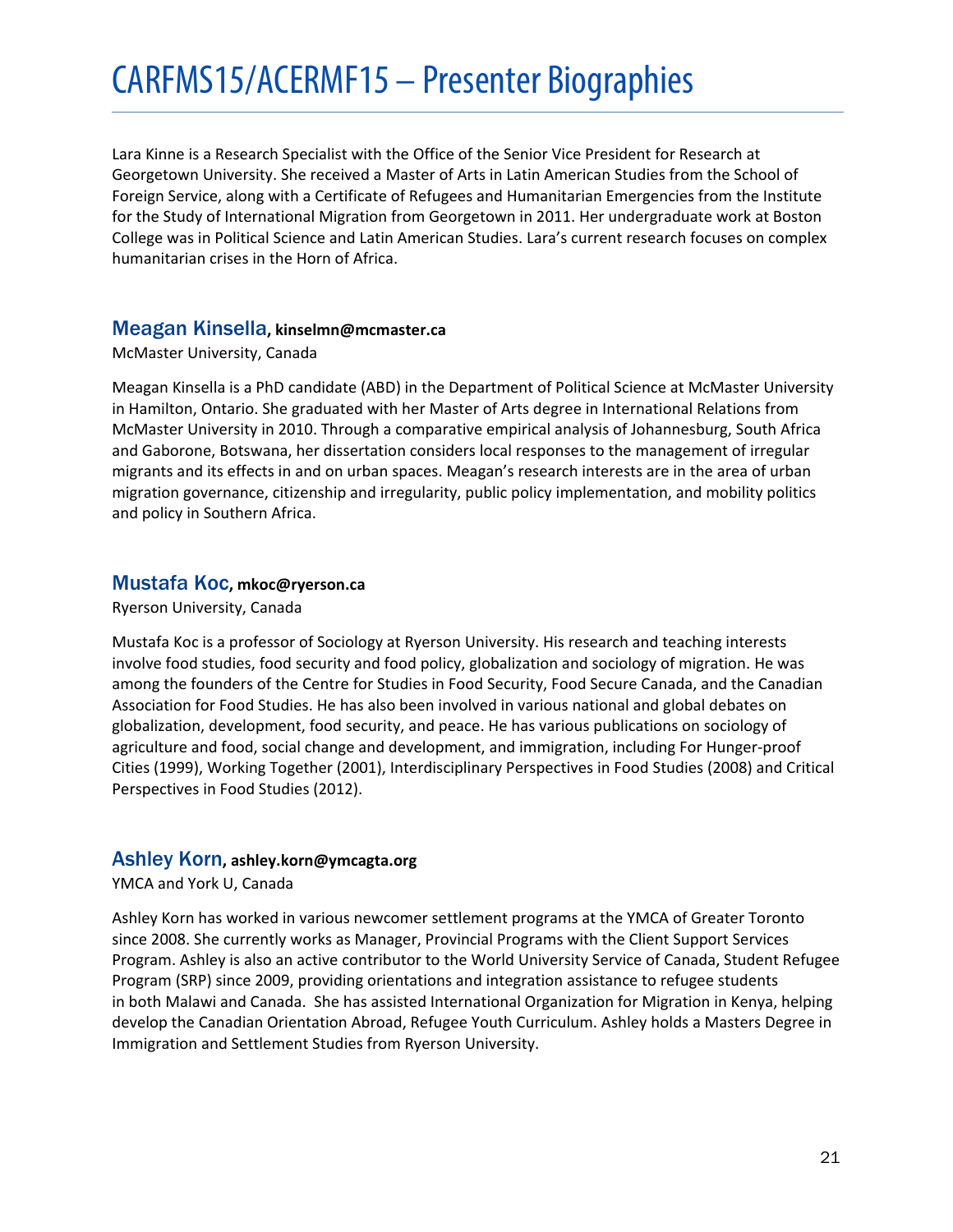# <span id="page-21-0"></span>Anna Korteweg**, anna.korteweg@utoronto.ca**

University of Toronto, Canada

Dr. Anna Korteweg is an Associate Professor of Sociology at the University of Toronto. Her research agenda focuses on citizenship, constructions of national belonging in public and parliamentary debates on immigrant integration, and the ways in which the problems of immigrant integration are defined in the intersections of gender, religion, ethnicity and national origin. She has conducted research on media and policy debates on honour-related violence (with G. Yurdakul, Humboldt University Berlin), general comparisons of immigrant integration policies and practices in the Netherlands and Germany (with P. Triadafilopoulos, University of Toronto), as well as research that assesses the difficulties social service agencies encounter when addressing violence against women in South Asian communities in Toronto (with S. Abji, University of Toronto, L. Barnoff, Ryerson University, and D. Mattoo, SALCO). She has just published a book with Stanford University Press, entitled The Headscarf Debates: Conflicts of National Belonging (with G. Yurdakul).

# <span id="page-21-1"></span>Micheline Labelle**, Labelle.m@uqam.ca**

Université du Québec à Montréal, Canada

Ph. D. en anthropologie (Université de Montréal), professeure de sociologie à l'Université du Québec à Montréal, titulaire de la Chaire de recherche en immigration, ethnicité et citoyenneté et de l'Observatoire international sur le racisme et les discriminations, UQAM (2008-2014). Auteure de nombreux articles sur l'immigration, les politiques d'aménagement de la diversité, la citoyenneté, le transnationalisme et les processus de racisation. Elle a été consultante pour l'UNESCO, dans le cadre de la Coalition internationale des villes unies contre le racisme et de la Coalition canadienne des municipalités contre le racisme.

# <span id="page-21-2"></span>Sabine Lehr**, sabine@uvic.ca**

University of Victoria, Canada

Dr. Sabine Lehr is adjunct assistant professor in the School of Public Administration at the University of Victoria, and is an associate faculty member at Royal Roads University. She has also worked in senior positions in the immigrant and refugee settlement sector in Victoria for the last three years. She teaches in the areas of community development and global leadership. Her research interests focus on the intersections between sustainable community development and the role of migration in that process. She is interested in the impact of national policies on immigration and integration at the local level.

# <span id="page-21-3"></span>Dietmar Loch**, dietmar.loch@univ-lille1.fr**

Université Lille, France

Dietmar LOCH est Professeur de Sociologie à l'Université Lille1 (France). Il travaille d'une manière comparative sur des thèmes liés à « cultures et conflits » en sociologie des migrations (« deuxièmes générations » d'immigrés en France et en Allemagne), en sociologie politique (populisme et extrême droite en Europe) et en sociologie urbaine (politiques de la ville, émeutes urbaines, etc.). Parmi ses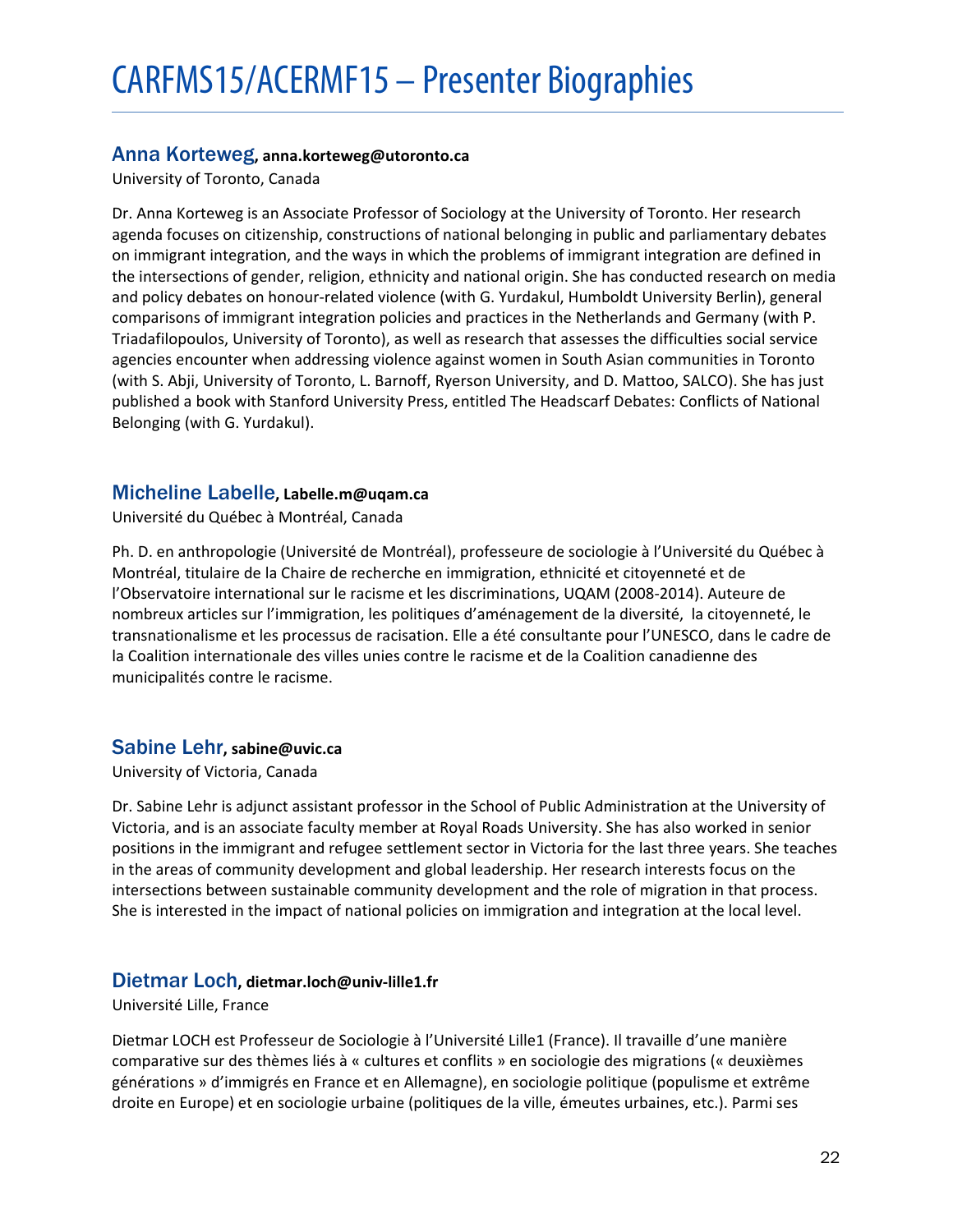dernières publications compte la direction d'un numéro spécial de la revue "Identities. Global Studies in Culture and Power" (21/6, 2014) intitulé "What remains of the National Models of Integration. Idealtypical constructions and Social Realities of immigrant incorporation in Europe."

# <span id="page-22-0"></span>Neophytos Loizides

Kent University, United Kingdom

Dr Neophytos Loizides is a Senior Lecturer in International Conflict Analysis at Kent University and the Associate Editor of Nationalism and Ethnic Politics. His work has been published or accepted at Journal of Peace Research, Human Rights Quarterly, Nations and Nationalism, Political Geography, West European Politics, Political Studies, Comparative Politics and European Journal of Political Research.

# <span id="page-22-1"></span>Narintohn Luangrath**, narintohn.luangrath@gmail.com**

Boston College, USA

Narintohn Luangrath studied International Relations at Boston College and graduated in May 2014. She is interested in policies concerning forced migrants unprotected by the UN Refugee Convention, including those externally displaced due to natural disasters or generalized violence and conflict. She participated in the 2013 UN High-Level Dialogue on International Migration and Development as a member of Georgetown University's Institute for the Study of International Migration (ISIM) delegation. A 2013 Harry S. Truman Scholar, Narintohn is currently working as a Contract Policy Analyst in the Administration for Children and Families, U.S. Department of Health and Human Services in Washington, DC.

# <span id="page-22-2"></span>Shaun Mabry**, sdmabry@yorku.ca**

York University, Canada

Shaun Mabry is a non-traditional geographer with a lawyering habit. He is a graduate student in the Geography Department at York University and an immigration/criminal defence attorney in the United States (Member of the Virginia State Bar; \*not admitted to practice in Canada\*). Shaun holds a Juris Doctor, cum laude, from Brigham Young University and a Bachelor of Arts in Geography, summa cum laude, from Virginia Tech. His research focuses on Latin American migration with emphasis on genderbased asylum seekers from El Salvador, Guatemala, and Honduras.

# <span id="page-22-3"></span>Cetta Mainwaring**, cmainwaring@uwaterloo.ca**

University of Waterloo, Canada

Cetta Mainwaring is an Assistant Professor in Sociology and Legal Studies at the University of Waterloo and a fellow at the Balsillie School of International Affairs. She completed her DPhil in International Relations at the University of Oxford in 2012, where she was affiliated with the Centre on Migration, Policy and Society. Her research is broadly interested in how and why people move across national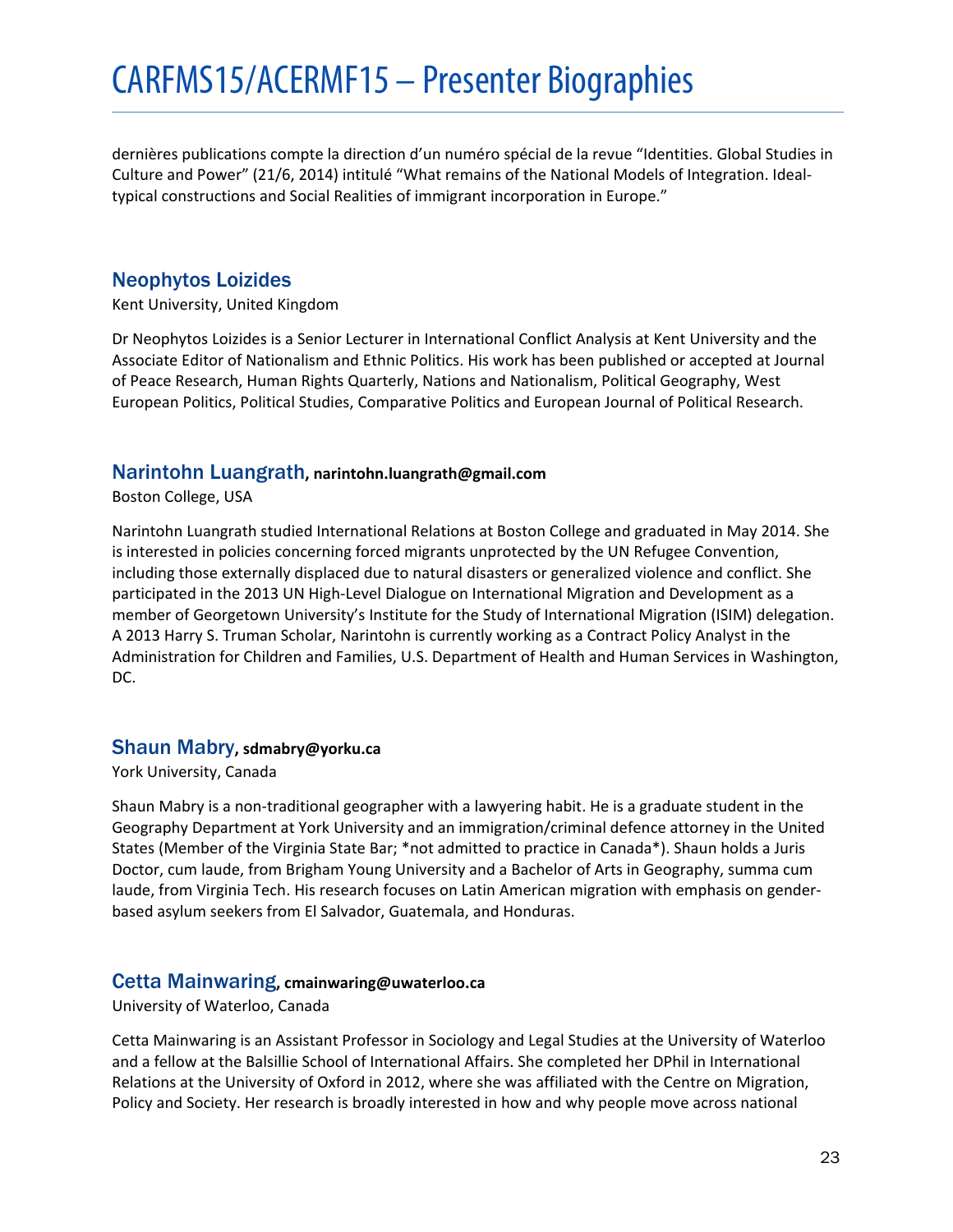borders, especially without state authorization, and how states respond to various forms of international mobility in attempts to deter, facilitate or shape such flows. Her doctoral research examined irregular immigration into Southern Europe, analyzing the relationship between the EU and small member states (Malta and Cyprus) in order to understand how these relationships shape and are shaped by migration flows. Her current research project explores the historical evolution of visa policies in the US and UK. She has published several articles in the Journal for Immigrant and Refugee Studies; Population, Space and Place; and Refugee Survey Quarterly.

# <span id="page-23-0"></span>Michelle Majeed**, michelle.majeed@utoronto.ca**

#### University of Toronto, Canada

Michelle Majeed is a PhD Candidate in the Ethnic, Immigration and Pluralism Studies program in the Munk School of Global Affairs and Department of Geography at the University of Toronto. She received her MA with distinction in Migration Studies from the University of Sussex. Michelle's current research focuses on transnational health practices among Guyanese migrant populations. Her previous research examined the use of traditional medicines in immigrant communities. Her current research continues to interrogate the ongoing regulation of traditional medicines in Western societies. Michelle spent five years working in the mental health and addiction sectors in frontline, research and program delivery positions.

# <span id="page-23-1"></span>Michele Manocchi**, mmanocc@uwo.ca**

Visiting Scholar, Centre for Research on Migration and Ethnic Relations, Western University (Ontario, CA), Canada

His research interests focus on reception systems, settlement services and social policies for refugees and migrants; labelling processes and practices of resistance; temporary foreign workers in Canada and Europe; developmental and value-engaged evaluation. Michele is also member of Centre for Research on Migration and Ethnic Relations, Western University, and of Escapes: workshop of critical studies on forced migration, University of Milan (Italy). He aim to create a solid bridge between Canada and Europe to foster comparative research and productive exchanges.

# <span id="page-23-2"></span>Deepa Mattoo**, mattood@lao.on.ca**

SouthAsian Legal Clinic of Ontario (SALCO), Canada

Deepa Mattoo is a Staff Lawyer/Acting Executive Director with South Asian Legal Clinic of Ontario (SALCO). She has her Masters in Business specializing in corporate social responsibility from Leeds Metropolitan University, UK. She has over 16 years of experience in providing public education, legal services, advocacy and not-for-profit governance. Deepa has been involved with various issues related to domestic violence globally and has been a leading voice on the issue of forced marriages in Canada.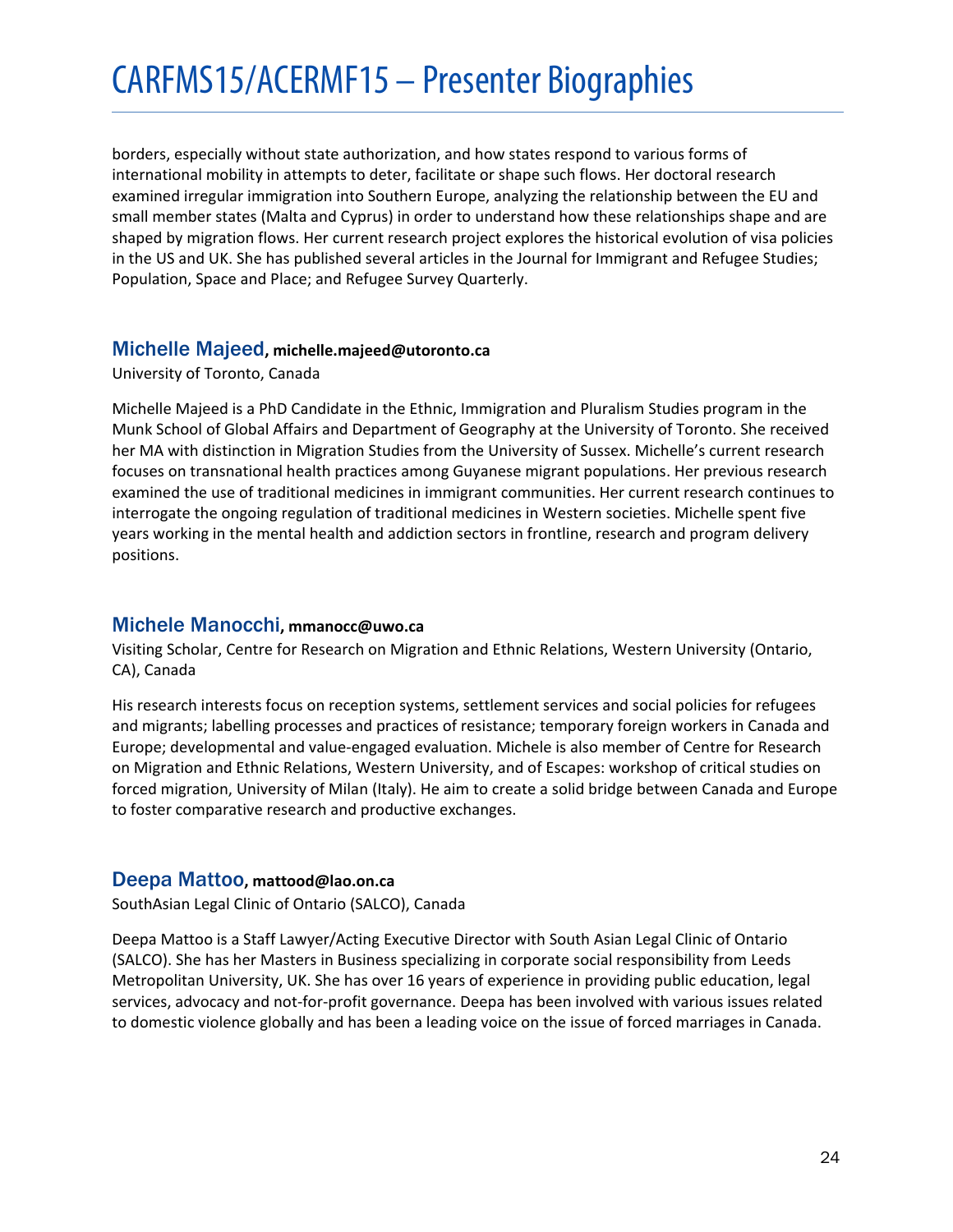# <span id="page-24-0"></span>Gabriela Medici**, gabriela\_medici@hotmail.com**

University of Zurich / LLDRL McGill University, Canada

Already as a law student in Switzerland, I was interested in the role of the state in shaping the relationship between vulnerable workers and their employers. During a work experience for the Swiss Trade Union Confederation I worked on the topic of protective measures for migrant workers before undertaking a PhD in law, titled "Migrant caregivers in private households – Switzerland's human rights obligations". I have worked on the same topic with civil society and the Swiss government as a legal advisor and studied these issues from a comparative perspective at McGill University in Canada in a funded research position.

# <span id="page-24-1"></span>Natasha Miletic**, natasha.miletic@utoronto.ca**

University of Toronto, Canada

Natasha Miletic is a Masters candidate at the Munk School of Global Affairs, Centre for European, Russian and Eurasian Studies programme at the University of Toronto. Her area of specialization is in immigration and counter-trafficking, and her expertise stems from her internship experience at the International Organization for Migration (IOM) headquarters in Geneva, Switzerland from April – September 2014. Miletic is currently editor of the Oxford Conference e-book and director of the CERES Graduate Student Conference 2015, both of which are centered on immigration issues. Her thesis dissertation focuses on the interplay between human trafficking networks in Eastern Europe and Canada.

# <span id="page-24-2"></span>Hayli Millar**, hayli.millar@ufv.ca**

University of the Fraser Valley, Canada

Hayli Millar (BA, MA, PhD) is an Assistant Professor in Criminology and Criminal Justice at the University of the Fraser Valley. She has research experience using various qualitative methodologies and has conducted research and/or worked as a research consultant in nine countries, including on gender and migration issues.

# <span id="page-24-3"></span>Petra Molnar**, petramdiop@gmail.com**

University of Toronto Faculty of Law, Canada

Petra Molnar is a researcher with the SINGA project and a Research Associate at the Detention and Asylum Research Cluster, Refugee Research Network. She is completing the Juris Doctor program at the University of Toronto Faculty of Law.

# <span id="page-24-4"></span>Alison Mountz**, amountz@wlu.ca Wilfrid Laurier University**

Alison Mountz is Associate Professor and Canada Research Chair in Global Migration, Geography and Balsillie School of International Affairs, Wilfrid Laurier Univerity. Alison is a political geographer who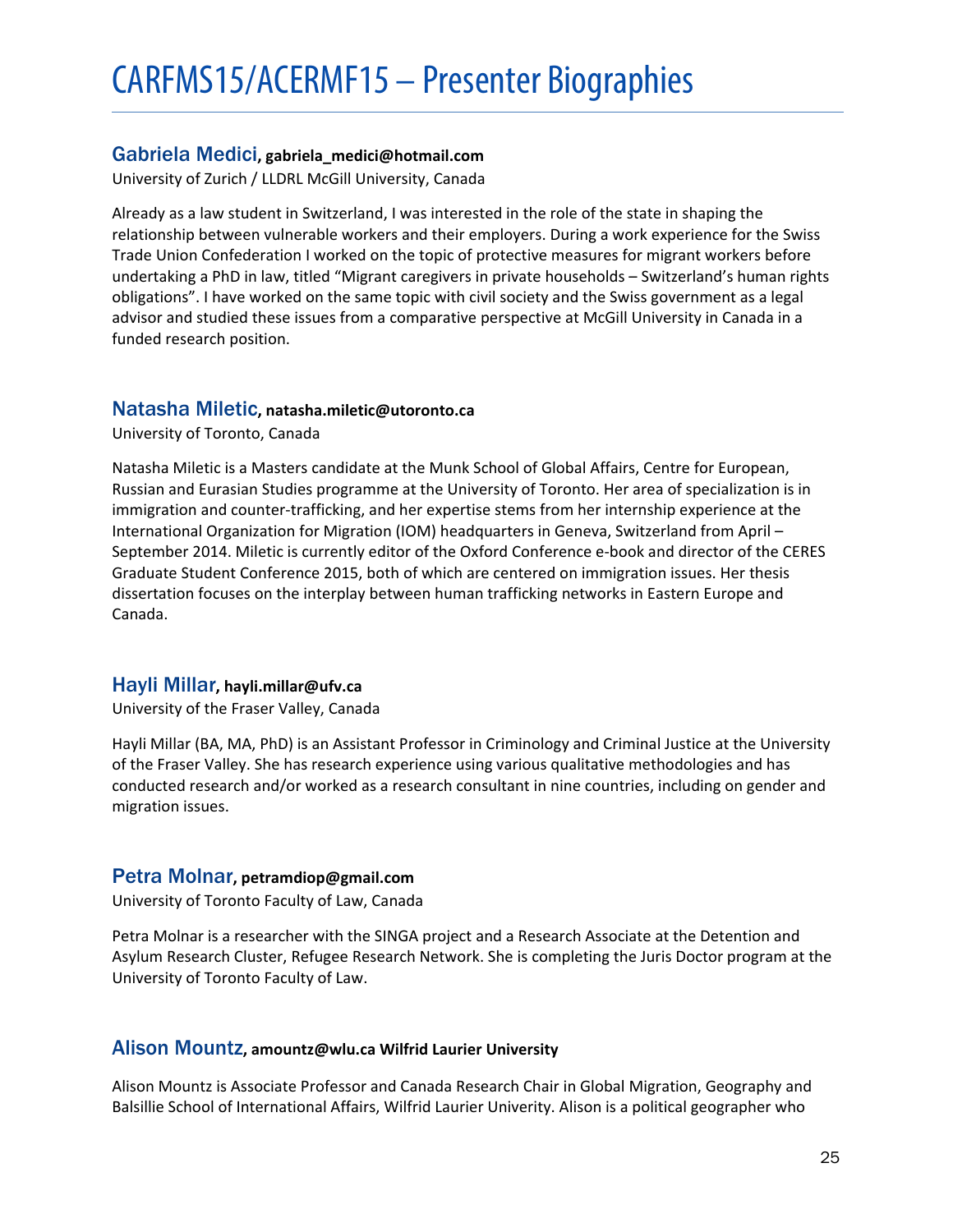conducts research on human migration, with a particular interest in boat migration, interception, detention, asylum, and border studies. Her work in recent years explored the role of islands in migration management. Mountz teaches and advises students in migration studies, political, urban, and feminist geography, and is working on a collaborative project with Keegan on the relationship between losses and enforcement at sea.

#### <span id="page-25-0"></span>Lama Mourad**, lama.mourad@mail.utoronto.ca**

University of Toronto, Canada

Lama Mourad is a PhD student at the University of Toronto, and a CGS-Joseph Bombardier Doctoral Fellow. Her research focuses primarily on migrant populations in the Middle East, with a particular focus on Lebanon, Jordan, and Syria.

# <span id="page-25-1"></span>Delphine Nakache**, dnakache@uottawa.ca**

School of International Development and Global Studies (SIGDS), University of Ottawa, Canada

Delphine Nakache is an associate professor at the School of International Development and Global Studies (University of Ottawa). She teaches in the areas of public international law and migration and refugee law. Her research and writing interests include securitization of migration, refugee and citizenship policies; migration and human rights standards; immigration federalism and employment standards.

# <span id="page-25-2"></span>Tiffany Narducci**, TiffanyNarducci@cmail.carleton.ca**

Dept. of Political Science, Carleton University, Canada

Tiffany Narducci is presently a master's candidate in political science at Carleton University in Ottawa, where she also obtained her bachelor's degree in journalism. She is presently a candidate for the United Nations international development and diplomacy internship programme, and has previously worked as a research assistant exploring the orderly liquidation of systematically important financial institutions. For the last two years, she has been working as a communications intern for the Canadian Hunger Foundation.

# <span id="page-25-3"></span>Mostafa Naser**, mostafa.m.naser@gmail.com**

University of Chittagong, Bangladesh

Mostafa M Naser is an associate professor in Law at the University of Chittagong, Bangladesh. Mostafa's areas of research and professional interests are environmental law, international human rights law, international humanitarian Law, migration and refugee law. He has published extensively on climate change and migration in reputed refereed journals including William and Mary Environmental Law and Policy Review, Chicago-Kent Journal of Environmental and Energy Law and Nordic Journal of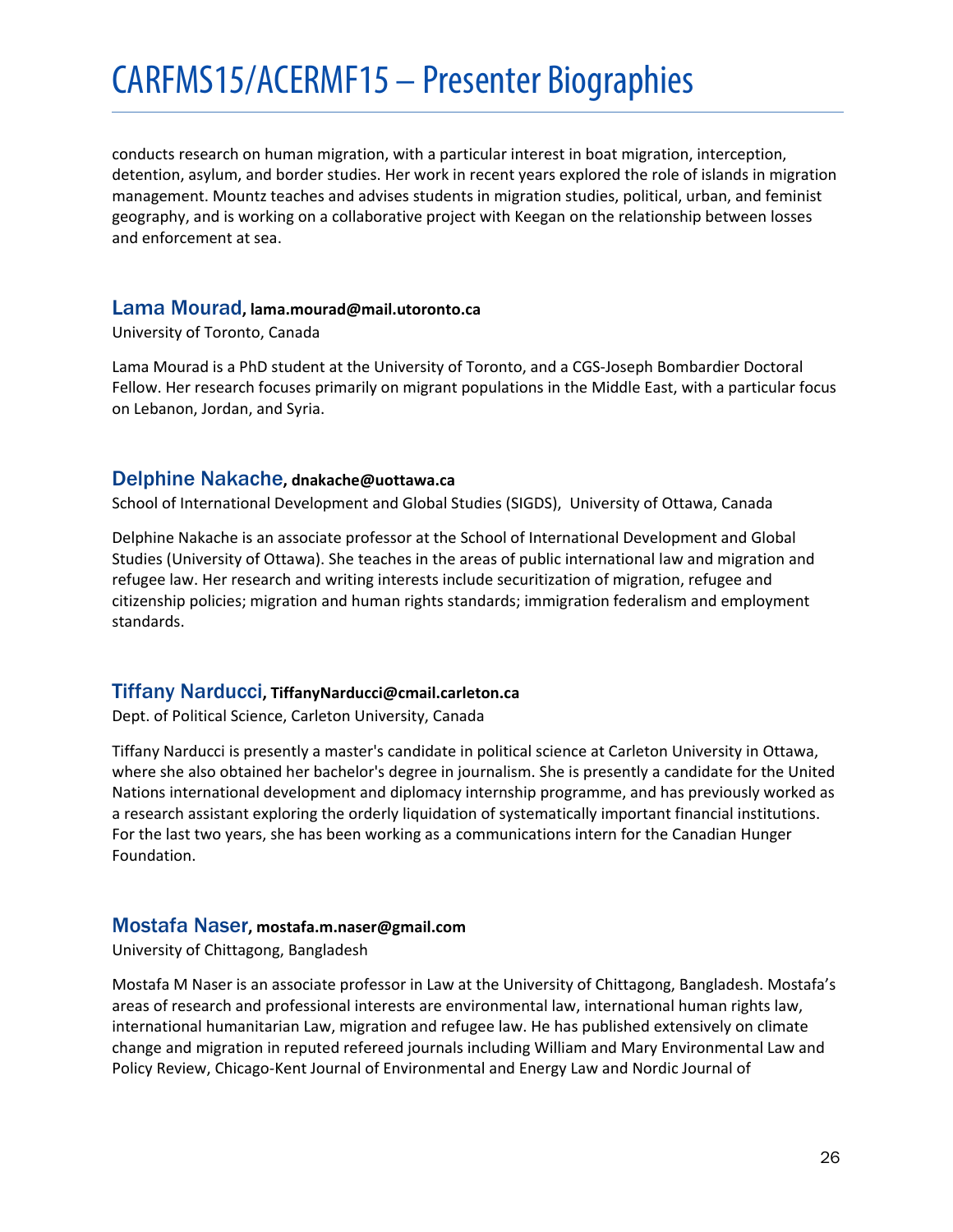International Law. He has experience of working with national, international and inter-governmental human rights and environmental organizations including TIB, ADB, ICRC, UNDP, and IOM.

# <span id="page-26-0"></span>Alex Natuhwera**, natuhwera.alex@yahoo.com**

Institute for Research and Development in Africa (IRDA), Uganda

Natuhwera Alex holds a Bachelors of Laws (LLB, 2012) from Uganda Christian University (UCU) and a cofounder of Young Patriotic Movement-Uganda. He is currently the Justice & Peace Programme Manager at Institute for Research and Development in Africa (IRDA). He is part time researcher for the Uganda Human Rights Commission (UHRC). In addition to the above responsibilities, he is an Online Technical Committee Member for the Centre of Excellence for Scientific & Research Journalism - Hazelhurst-USA. He is a seasoned multidisciplinary researcher and has authored various papers ranging from Gender issues, Cultural arts, International relations, Statelessness to Human rights. He has presented at various national and international conferences. His special research interests are in the following areas:

- Gender, Peace and Development
- Statelessness and Transcontinental Migration
- International Relations and Diplomacy
- Transboundary conflict management
- Human rights
- International Development
- Statelessness and Transcontinental Migration

# <span id="page-26-1"></span>Charly Delmas Nguefack Tsafack**, delmastsafack@yahoo.fr**

Université de Dschang-Cameroun, Département d'Histoire, Cameroun

Charly Delmas NGUEFACK TSAFACK est doctorant en Histoire des Relations internationales à l'Université de Dschang au Cameroun et diplômé de l'Institut des Relations Internationales du Cameroun (IRIC).

Depuis quelques temps, il s'est spécialisé dans la politique camerounaise de gestion des migrations forcées. C'est ainsi qu'il a commis un article (Les réfugiés Equato-guinéens au Cameroun (1960-1979) : entre aide humanitaire de Yaoundé et contestation de Malabo) sur la controverse née de la gestion des réfugiés équato-guinéens au Cameroun qui sera publié très prochainement dans l'ouvrage collectif du Département d'Histoire de l'Université de Dschang sur la Controverse en histoire. Il a séjourné à l'Est-Cameroun d'août à septembre 2014 dans les camps de réfugiés centrafricains fuyant la crise qui sévit dans ce pays. Il prépare aussi une expédition au Nord-Cameroun dans les zones menacées par la secte islamique Boko Haram pour observer la gestion des réfugiés nigérians au Cameroun.

# <span id="page-26-2"></span>Tamara O'Doherty**, Tamara.Odoherty@ufv.ca**

University of the Fraser Valley, Canada

Tamara O'Doherty (BA, JD, MA, PhD (ABD)) teaches in the School of Criminology and Criminal Justice at the University of the Fraser Valley. Her research employs collaborative and mixed methods socio-legal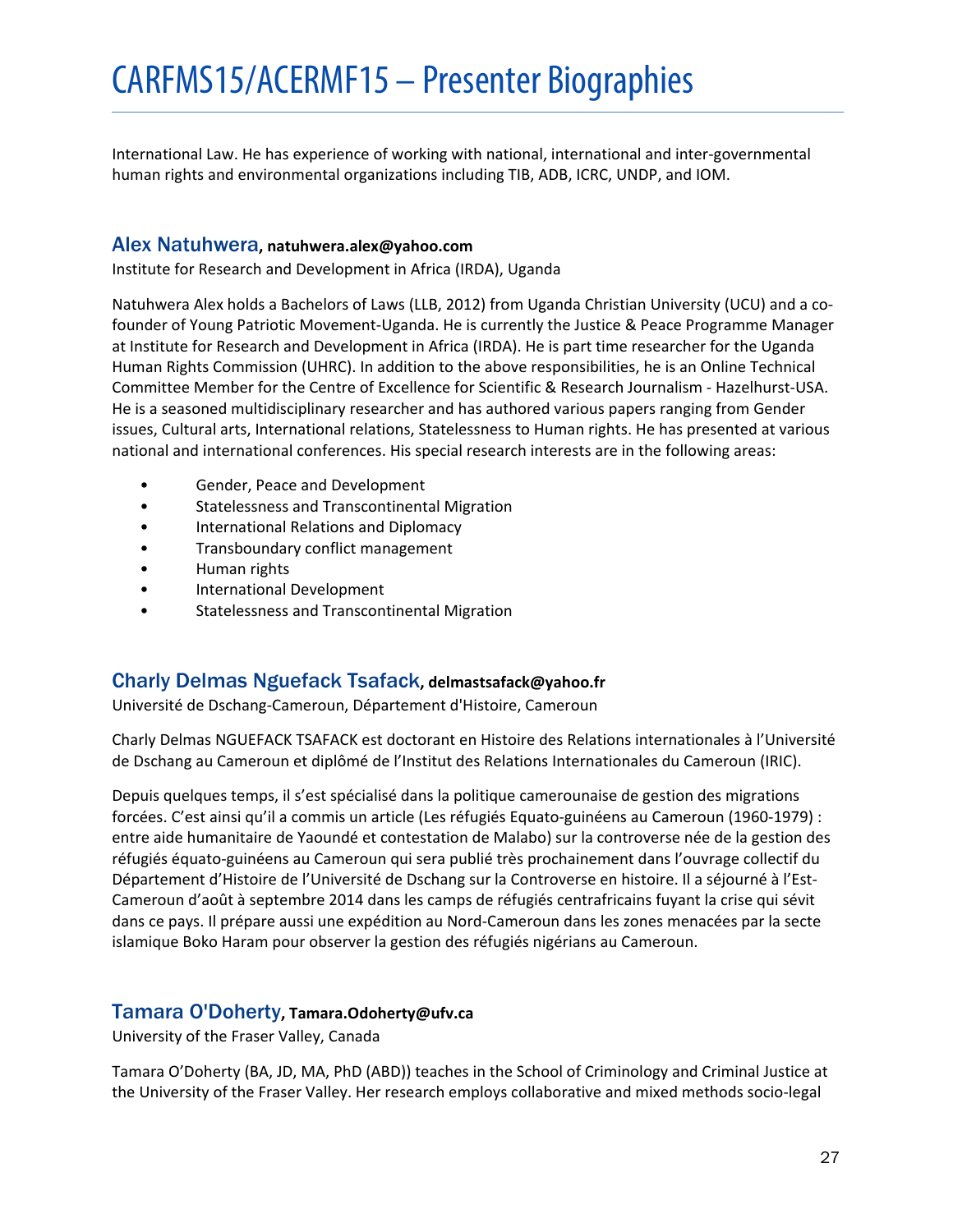inquiry to explore issues of criminalization, victimization, feminist theory, and the criminal law through action-based methodology.

#### <span id="page-27-0"></span>Ecsem Oskay**, ecem.oskay@mail.mcgill.ca**

McGill University, Canada

Ecem Oskay is a Master of Political Science candidate at McGill University. Building on her previous studies in Germany, USA and Canada, her DAAD funded research focuses on the conceptualization of the agency of refugees. She is a fellow at the Centre for International Peace and Security Studies and the Interuniversity Consortium for Arab and Middle Eastern Studies.

#### <span id="page-27-1"></span>Ariane Picard**, arianepicard1@hotmail.com**

University de Montreal, Canada

Ariane Picard complètera cette année son diplôme en droit de l'Université de Montréal où elle y entretient un intérêt marqué pour le droit public. Durant ses études, elle a œuvré au sein d'un organisme communautaire qui promeut l'accès au logement pour tous. Membre de l'exécutif du Comité des Débats où elle agit en tant que juge, elle est également membre du Comité des Arts de la faculté ainsi que du Comité Diversité qui remet en question les constructions sociales liées au genre.

Alexandre Marcotte is working towards obtaining a Bachelor of Civil Law and Juris Doctor at the University of Montreal. His main areas of interests are public and criminal law and fundamental human rights. Alexandre has donated his time at the Concordia Student Union Legal Information Clinic. He also holds a Bachelor and Master of Music from the University of Ottawa.

# <span id="page-27-2"></span>Emilia Pietka-Nykaza**, emilia.pietka-nykaza@uws.ac.uk**

University of West of Scotland, UK

Dr Emilia Pietka-Nykaza is a Lecturer in Sociology and Social Policy at University of West of Scotland. Since 2014 Emilia is also a Global Host for Refugee Integration and Settlement at Mental Health and Psychosocial Support Network (www.mhpss.net). Emilia's academic interest is centered on exploring the issues of integration and migrants' settlement processes from a multidisciplinary and policy-focused perspective. She was involved in the number of research projects that focus on refugee integration and trajectories of EU migration in the UK.

# <span id="page-27-3"></span>Shayna Plaut**, shayna.plaut@gmail.com**

University of British Columbia, Canada

Shayna Plaut has worked on issues regarding Romani media, advocacy and civil society since 2001. She speaks widely in the Balkans, Hungary, Canada and the US and has published numerous book chapters and articles on the issues including Alternatives: Global, Local, Political, European Educational Research Journal, Understanding community media (SAGE Publications), Roma education in Europe: Practices,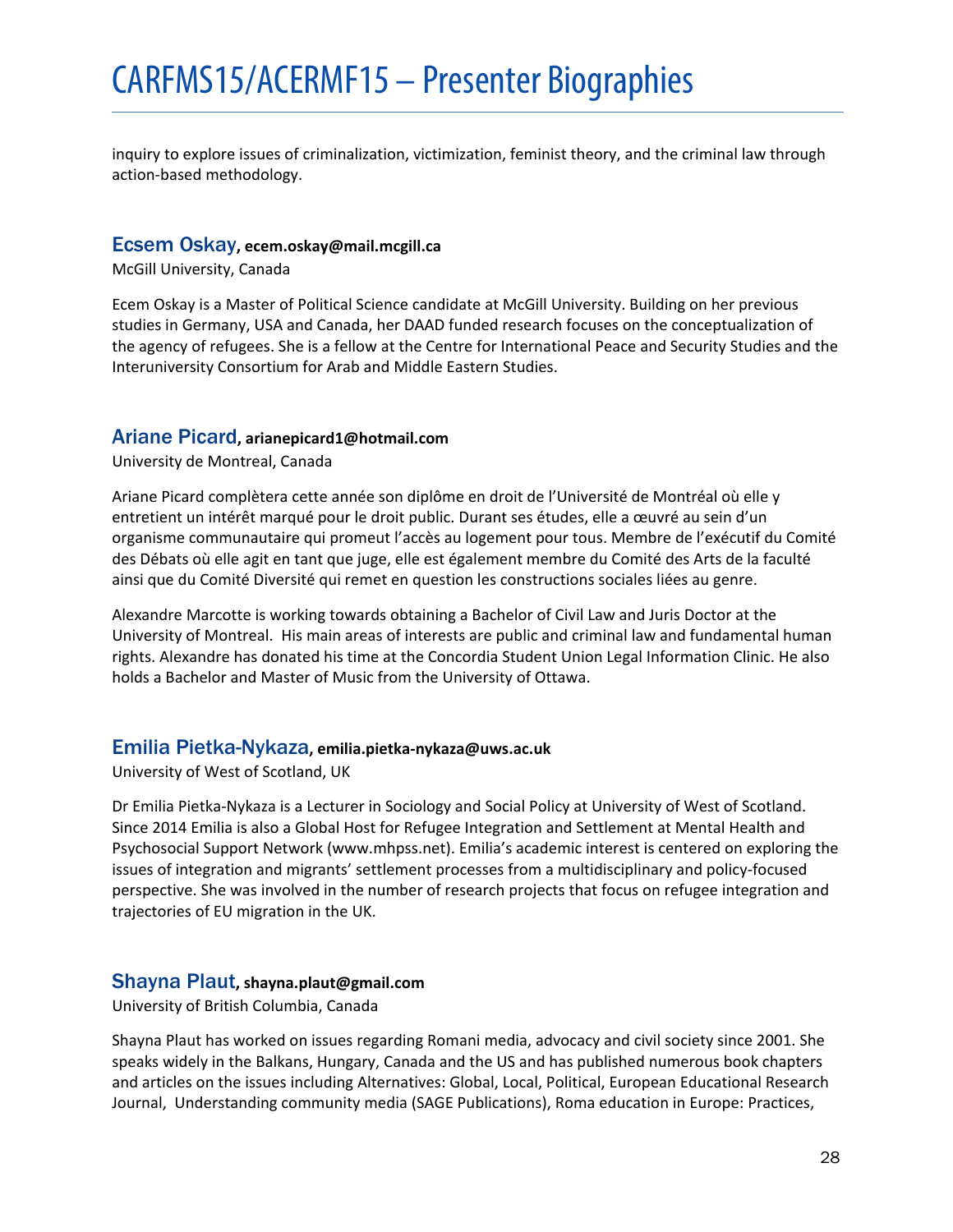policies, and politics (Routledge) and Macedonia: The Political, Social, Economic and Cultural Foundations of a Balkan State (I. B. Taurus). Gina Csanyi-Robah is a Romani Canadian from a family of refugees who migrated to Canada during the 1956 Revolution in Hungary. She has previously worked as a Roma human rights advocate with the European Roma Rights Centre based in Budapest, Hungary.

Gina was the Executive Director of the Roma Community Centre in Toronto and is currently affiliated with the Mosaic Institute and founder of the Canadian Romani Alliance

# <span id="page-28-0"></span>Morgan Poteet**, mpoteet@mta.ca**

Mount Allison University, Canada

Dr. Poteet's current research includes: international students' experiences in the Atlantic region of Canada; representations of immigration and national identity in Canada; and acculturation among male youth of Central American background in Toronto. Poteet has taught courses on immigration, settlement, refugees, racialization, population, and globalization and transnationalism since 2005, and presently holds a position of Assistant Professor in the Sociology Department at Mt. Allison University in Sackville, New Brunswick, Canada.

# <span id="page-28-1"></span>Simon-Pierre Poulin**, simonpierre.poulin@gmail.com**

Universite de Montreal, Canada

# <span id="page-28-2"></span>Soorej Jose Puthoopparambil**, soorej.jose@kbh.uu.se**

Uppsala University, Sweden

Soorej Jose holds an M.Sc in International Health from the Department of Women's and Children's Health, Uppsala University and research interest in health issues of irregular migrants, especially detained irregular migrants in Sweden. His current research project (doctoral project) aimed at identifying factors which could mitigate the harmful effects of detention on detainees. The project will also compare the health aspects of the Swedish detention system to the detention systems in other selected EU member states. It is a collaborative effort between the Swedish Migration Board, NGOs and Uppsala University.

# <span id="page-28-3"></span>Aditya Rao**, arao093@uottawa.ca**

University of Ottawa, Canada

Aditya is a JD student at the University of Ottawa and an MA candidate at the Norman Paterson School of International Affairs. Passionate about issues affecting refugees and migrants, he is a founding member of the Edmonton Refugee and Migrants Advocacy Network and a member of the Board of Directors of the World University Service of Canada. Currently involved with the uOttawa student chapter of the Canadian Association of Refugee Lawyers, his experience includes working for a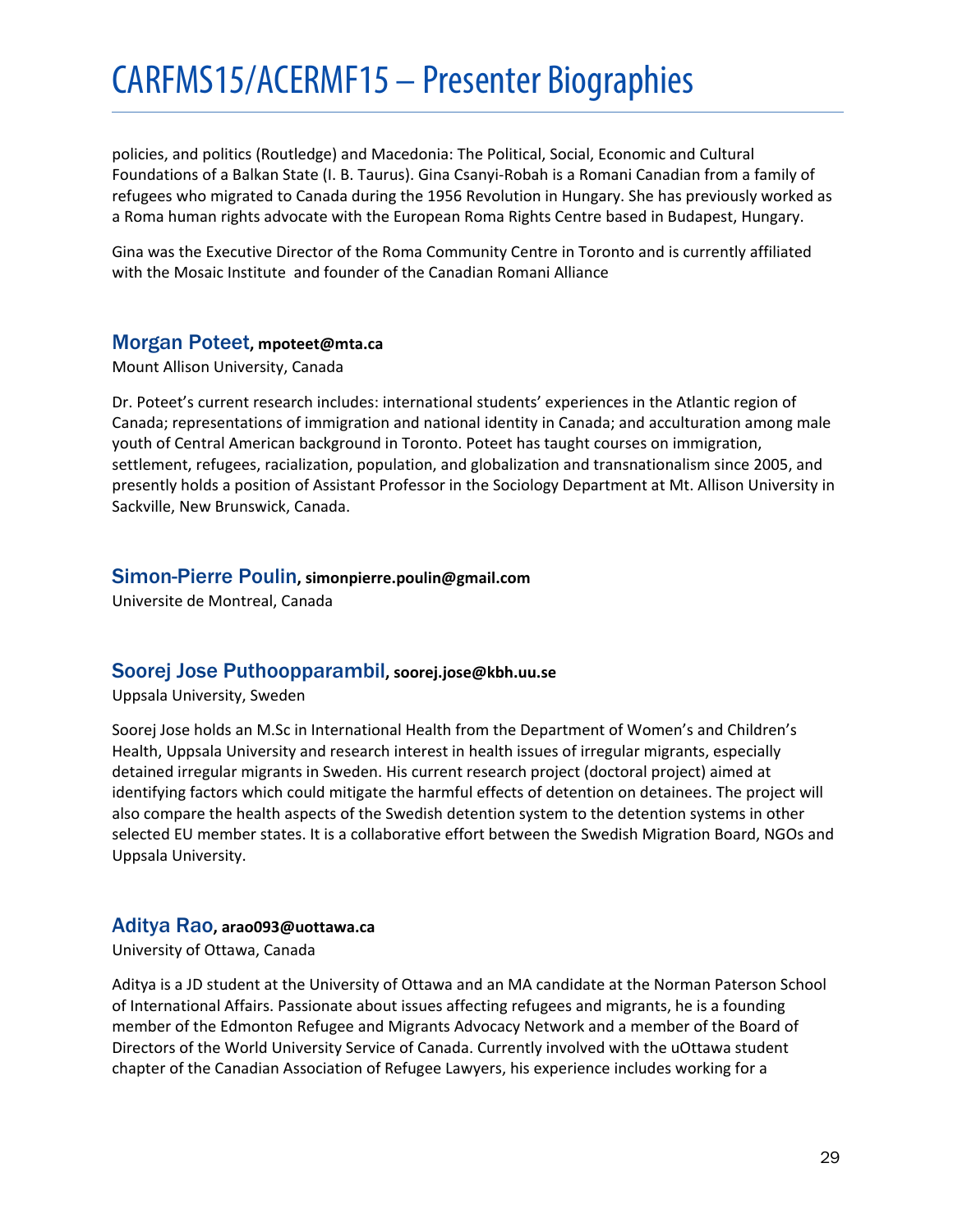Washington DC Government Relations firm, a Canadian Member of Parliament and political campaigns on the municipal, provincial and federal levels. He tweets at @aditrao.

# <span id="page-29-0"></span>Joseph Rickhof**, Joseph.Rikhof@justice.gc.ca**

Department of Justice Canada

Joseph Rikhof has received a BCL, University of Nijmegen, The Netherlands; a LL.B, McGill University; a Diploma in Air and Space Law, McGill University and a PhD, Irish Center for Human Rights.

He teaches the course International Criminal Law at the University of Ottawa. He is Senior Counsel, Manager of the Law with the Crimes against Humanity and War Crimes Section of the Department of Justice, Canada. He was a visiting professional with the International Criminal Court in 2005 while also serving as Special Counsel and Policy Advisor to the Modern War Crimes Section of the Department of Citizenship & Immigration between 1998 and 2002.

His expertise lies with the law related to organized crime, terrorism, genocide, war crimes and crimes against humanity, especially in the context of immigration and refugee law. He has written over 40 articles as well The Criminal Refugee: The Treatment of Asylum Seekers with a Criminal Background in International and Domestic Law, exploring these research interests and has lectured on the same topics around the world. In addition, he is co-author, with Robert Currie, of the book International and Transnational Criminal Law, Second Edition, as well as a faculty member of the Philippe Kirsch Institute.

# <span id="page-29-1"></span>Galya Ruffer**, g-ruffer@northwestern.edu**

Northwestern University, USA

Professor Ruffer is the founding Director of the Center for Forced Migration Studies housed at the Buffett Center for International and Comparative Studies at Northwestern University. Her work centers on refugee and asylum rights and protection, rule of law and the process of international justice. She has published on testimony and justice in the DR Congo, asylum law and policy, human rights litigation in transnational courts and immigrant incorporation and integration in Europe. She has a book coming out in November, Adjudicating Refugee and Asylum Status: The Role of Witness, Expertise, and Testimony (co-edited with Benjamin Lawrance), Cambridge University Press (2014). Aside from her academic work, she has worked as an immigration attorney representing political asylum claimants both as a solopractitioner and as a pro-bono attorney.

# <span id="page-29-2"></span>Rohan Sajnani**, rohan.sajnani@yahoo.com**

#### York University, Canada

Barrister & Solicitor, and Researcher for York's Envisioning Global LGBT Human Rights project. Rohan Sajnani is a lead researcher and writer for the Envisioning Global LGBT Human Rights project, housed at York University's Centre for Feminist Research. He holds an LLM in International Human Rights from Northwestern University School of Law, a JD from Queen's University Faculty of Law, and a BA in Visual Art and Dramatic Literature from the University of Western Ontario. He has worked for UNDP, the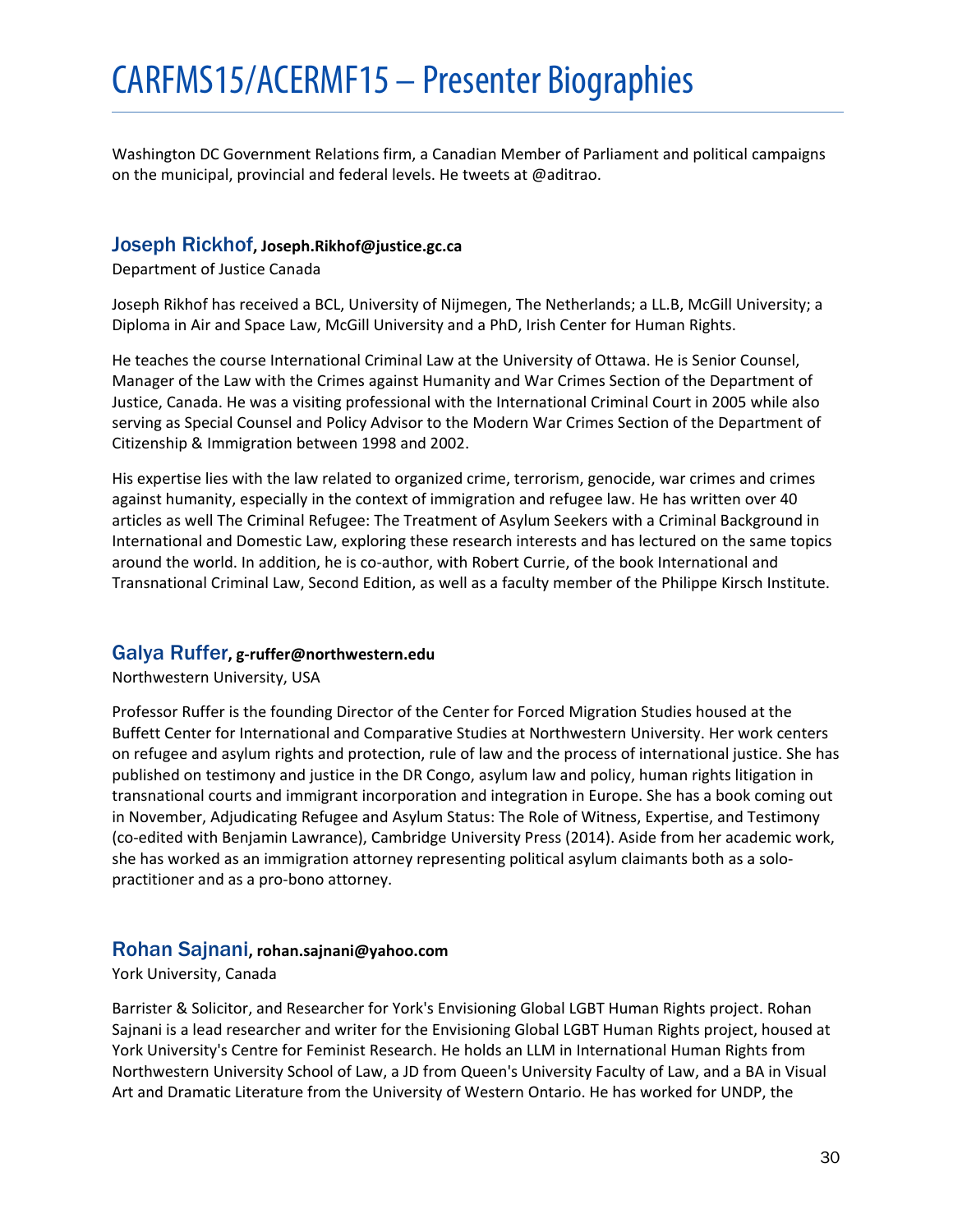Center for Forced Migration Studies, and the Center for International Human Rights. He was called to the Bar in Ontario in September 2014.

# <span id="page-30-0"></span>Ranabir Samaddar**, ranabir@mcrg.ac.in**

Mahanirban Calcutta Research Group, India

Dr. Ranabir Samaddar is the Director of the Calcutta Research Group, and belongs to the school of critical thinking. He has pioneered along with others peace studies programmes in South Asia. He has worked extensively on issues of justice and rights in the context of conflicts in South Asia. The muchacclaimed The Politics of Dialogue (Ashgate, 2004) was the culmination of his work on justice, rights, and peace. His particular researches have been on migration and refugee studies, the theory and practices of dialogue, nationalism and post-colonial statehood in South Asia, and new regimes of technological restructuring and labour control. He authored a three-volume study of Indian nationalism, (Whose Asia Is It Anyway – nation and The Region in South Asia, 1996, The Marginal Nation – Transborder Migration from Bangladesh to West Bengal, 1999, and A Biography of the Indian Nation, 1947-1997, 2001). His recent political writings published in the form of a 2 volume account, The Materiality of Politics (Anthem Press, 2007), and the just published The Emergence of the Political Subject (Sage, 2009) have challenged some of the prevailing accounts of the birth of nationalism and the nation state, and have signalled a new turn in critical post-colonial thinking.

# <span id="page-30-1"></span>Emily Scott**, em.scott@mail.utoronto.ca**

University of Toronto, Canada

Emily Scott is a doctoral student at the University of Toronto in the Department of Political Science. She holds a M.A. in International Relations from the Munk Centre for International Studies and a B.A. in Middle East Studies and Political Science from McGill University. She has worked in development and humanitarianism for organizations such as the UNDP in East Jerusalem and the West Bank, The Carter Center during the South Sudanese referendum on independence, and most recently in Operations at Médecins Sans Frontières Canada. She is Research Associate with the Institute for the Study of International Migration at Georgetown University, a Lupina Fellow, and studies Arabic language.

# <span id="page-30-2"></span>Craig Damian Smith

University of Toronto, Canada

PhD Candidate in the Department of Political Science, University of Toronto. His thesis research examines the effects of European interventions on peripheral transit state irregular migration policies.

# <span id="page-30-3"></span>Markéta Seidlová**, mseidlova@seznam.cz**

Charles University in Prague, Faculty of Science, Department of Social Geography and Regional Development, Geographic Migration Center (GEOMIGRACE), Czech Republic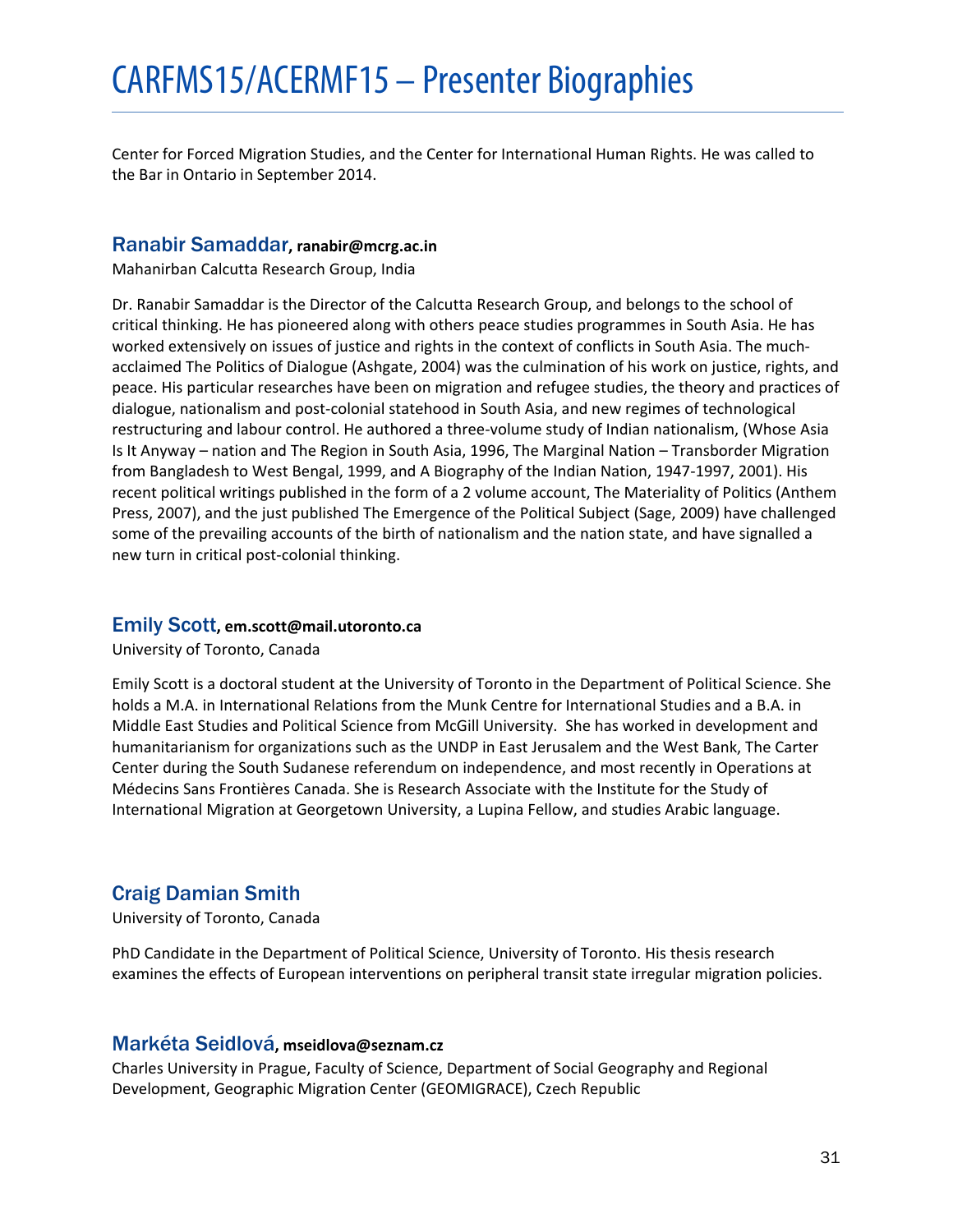Markéta Seidlová studied at Charles University in Prague and received her Ph.D. degree with the thesis "Immigration and integration policy of France – at the supranational, national and local level" (2012). She was principal researcher and project manager of a grant project "The Analysis of French Immigration Policy – what can be learned concerning the Czech Republic" for Grant Agency of Charles University in Prague (2007–2008). During her studies, she spent two years in France conducting her research and she has been also actively participating in a number of summer schools with the theme of immigration and integration of immigrants.

# <span id="page-31-0"></span>Stephanie Silverman**, sj.silverman@gmail.com**

#### University of Ottawa, Canada

Stephanie is currently a SSHRC Postdoctoral Research Fellow, Graduate School of Public and International Affairs, University of Ottawa. She was the project coordinator for the Community Research Partnerships in Ethics program at Trinity College, University of Toronto, and a research associate at the Detention and Asylum Research Cluster, Refugee Research Network. She completed her DPhil in Politics and International Relations from the University of Oxford in 2013 and has published numerous articles.

# <span id="page-31-1"></span>James Simeon**, jcsimeon@yorku.ca**

#### York University, Canada

Dr. James C. Simeon is an Associate Professor and the Director of the School of Public Policy and Administration (SPPA), Faculty of Liberal Arts and Professional Studies, York University, Toronto, Canada. He is a Member-at-Large of the Executive of the Canadian Association for Refugee and Forced Migration Studies (CARFMS) and a past President of CARFMS. He also serves as the Coordinator of the International Association of Refugee Law Judges' (IARLJ) Inter-Conference Working Party Process. His primary areas of research are international refugee law, international humanitarian law, international criminal law, public policy, and public administration.

# <span id="page-31-2"></span>Victoria Simmons**, victoriaasimmons@gmail.com**

Carleton University, Canada

Victoria Simmons is a PhD Candidate in Sociology at Carleton University (Canada). With support from the Social Sciences and Humanities Research Council, she is currently working on her dissertation, which examines how brigandage has both directly and indirectly shaped human mobilities on the railways of southern Mexico over the past century. Victoria holds a B.A. in Development Studies from the University of Calgary and an M.A. in Latin American Studies from Universidad Nacional Autónoma de México.

# <span id="page-31-3"></span>Gustavo Simões**, gufsimoes@gmail.com**

Universidade de Brasilia, Brazil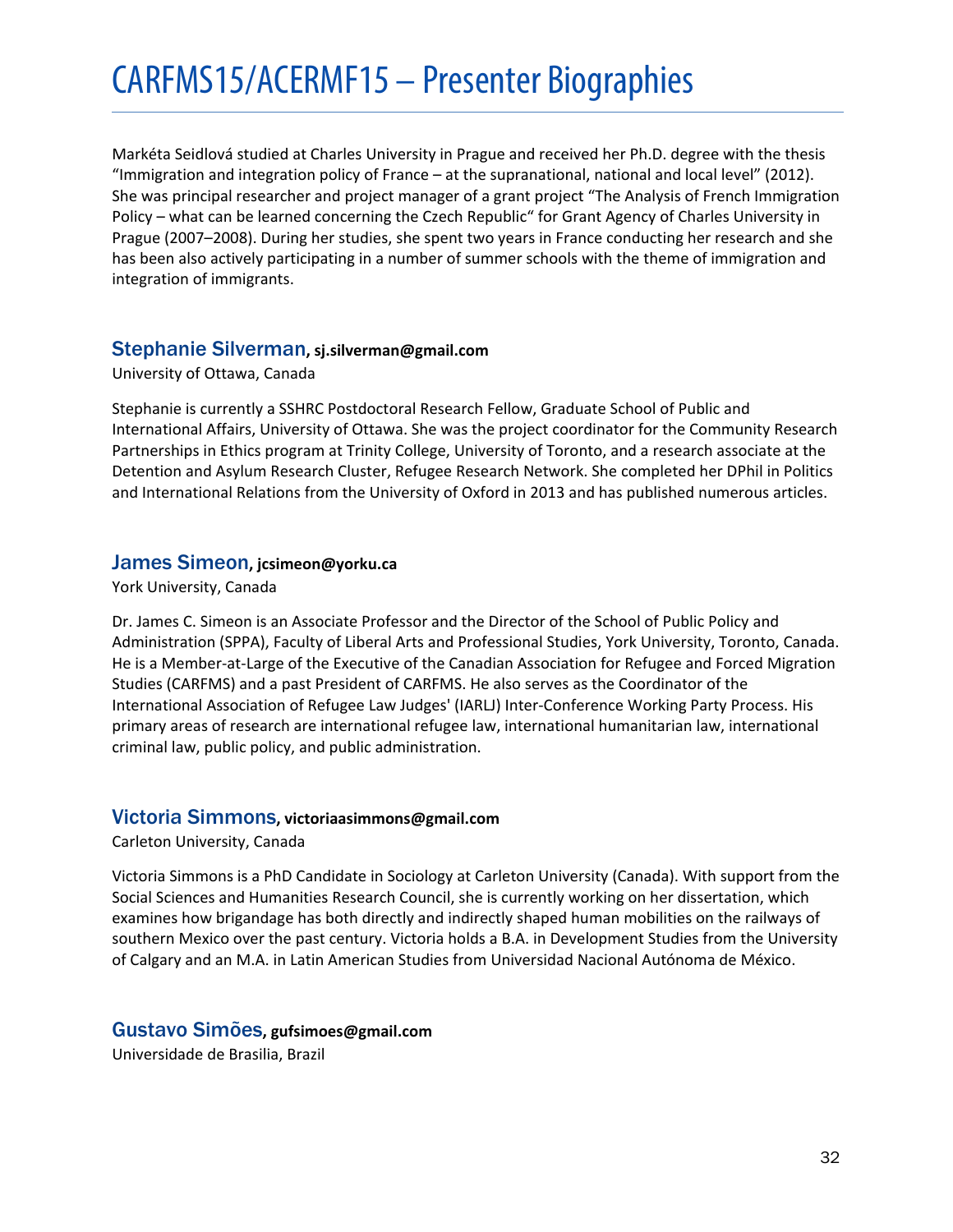Phd Student in Social Sciences at University of Brasilia - Brazil. Visiting Scholar in the Center of Refugee Studies of York University. Has publications in Brazil´s Refugee Program, Migration Policies and Forced Migration Integration Policies. Have experience as a researcher in research groups and think tanks such as International Migration Laboratory in Universidade de Brasilia and Institute of Applied Economic Research. In 2013 was a consultant for Brazil´s Ministry of Justice in the Promotion of Rights for Migrants and Refugees Project.

#### <span id="page-32-0"></span>Esmeralda Smith Romero**, es.meralda@mac.com**

University of Ottawa, Canada

Esmeralda Smith Romero is a social catalyst and innovator. During the day (and late at night) she is an International Relations graduate student at Carleton's NPSIA program and a Law student at the University of Ottawa. Before and after completing her undergraduate degree in Political Science and Criminology, Esmeralda worked as a political communications consultant. Some of her other side projects include PechaKucha Ottawa, Apt613.ca, Ottawa (de)tours, Canadian Association of Refugee Lawyers and the Canadian Internet Policy and Public Interest Clinic. She loves food, travel and international politics.

# <span id="page-32-1"></span>Anna Snyder**, a.snyder@uwinnipeg.ca**

University of Winnipeg, Canada

Dr. Anna Snyder is associate professor in conflict resolution studies at Menno Simons College an affiliate of University of Winnipeg and Canadian Mennonite University. A peace educator, she has taught peace and conflict studies to just under 2,000 undergraduate, M.A., and Ph. D. students including students in exile on the Thai/Burmese border. A peace scholar, her work in her 2011 co-edited book, Critical Issues of Gender in Conflict Resolution, Peacebuilding, and Social Movements focuses on the peacebuilding capacity of refugee women's organizations in Burma, Tibet, Sudan; her interest came out of her 2007 trip to Burmese refugee camps in Thailand funded by IDRC. Her research and publications build on her expertise in women's peace organizations; Dr. Snyder's book Setting the Agenda for Global Peace: Conflict and Consensus Building looks at transnational women's peace networks at the 1995 4th UN World Conference on Women. A peace practitioner, she trained political parties in conflict resolution in Myanmar on behalf of the Council for Democracy for Burma in 2013. At the invitation of the Interfaith Committee, she organized reconciliation events at Canada's first Truth and Reconciliation Commission (TRC) in 2010 in Manitoba. Her years of practice in Aboriginal/non-Aboriginal reconciliation resulted in a co-authored chapter in the Aboriginal Healing Foundation's book From Truth to Reconciliation (2008) launched at the TRC. Currently, Dr. Snyder is co-convenor of the International Peace Research Association's Gender and Peace Commission, member of the Women, Peace and Security Network and co-chair and founder of Canadian Voices of Women for Peace Manitoba.

# <span id="page-32-2"></span>Chantal Spade**, cspade@ryerson.ca**

Ryerson University, Canada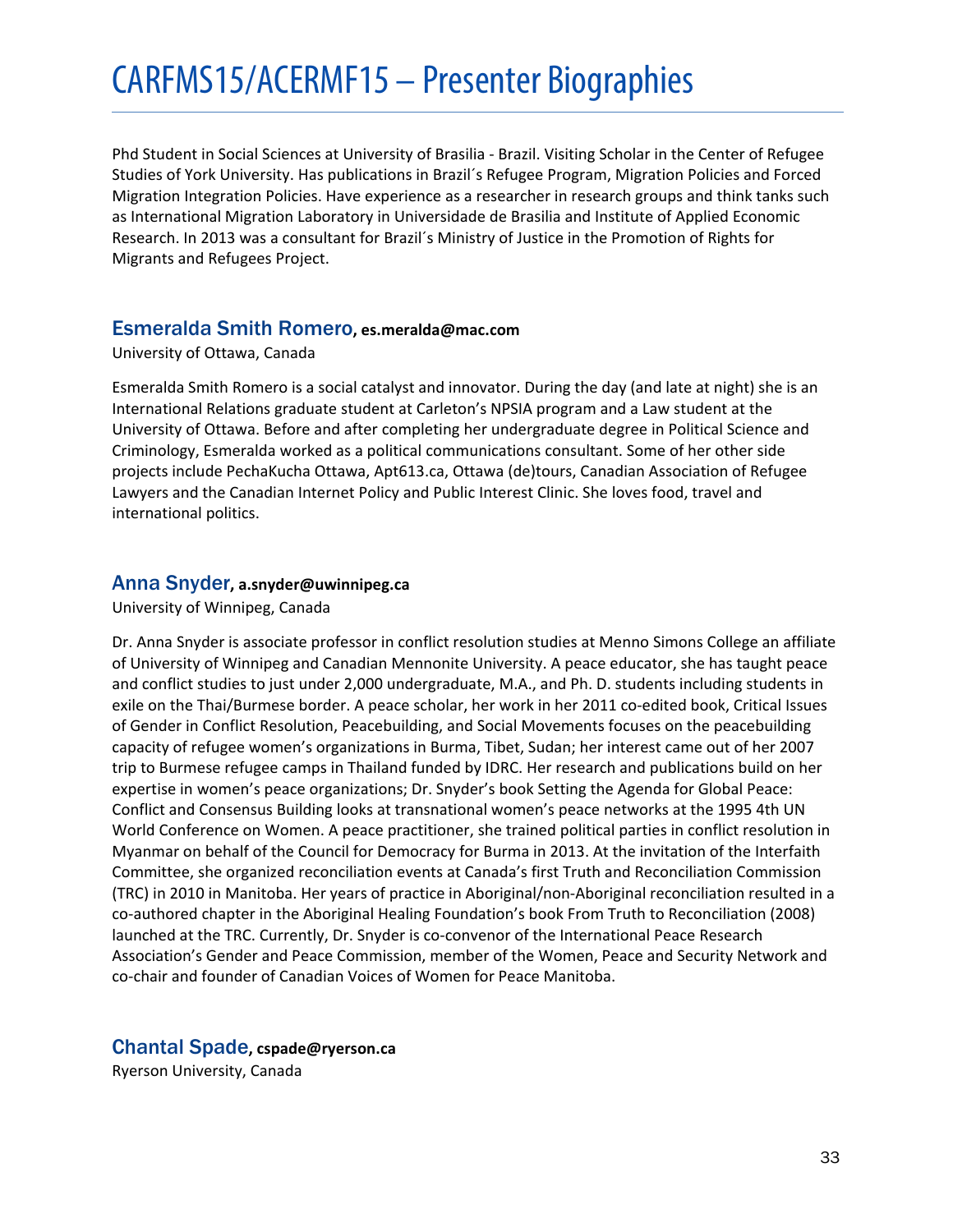Chamtal Spade is a recent graduate of the MA Immigration and Settlement Studies program at Ryerson University. She is currently preparing her application for the PhD Policy Studies - Immigration Stream at Ryerson University and is looking at other programs at U of T and York U. She completed an internship at the Centre for Addiction and Mental Health, whereby she was tasked with the revision of the Refugee Mental Health Project. She is currently seeking volunteer opportunities at refugee reception agencies and seeking events to participate in re: asylum seekers.

# <span id="page-33-0"></span>Djordje Stefanovic**, djordje.stefanovic@smu.ca**

Saint Mary's University, Canada

Dr Djordje Stefanovic is an Assistant Professor at the Department of Sociology and Criminology, Saint Mary's University, Halifax. His work has been published or accepted at Journal of Refugee Studies, Human Rights Quarterly, Europe-Asia Studies, Ethnic and Racial Studies, and European History Quarterly.

# <span id="page-33-1"></span>Matthew R. Stevens**, mrsteve@yorku.ca**

York University, Canada

Matthew R. Stevens is completing his Master's thesis, "Social Networks and Self-Support Strategies of Syrian Forced Migrants in Urban Jordan," under Professor Jennifer Hyndman with the Department of Geography and the Centre for Refugee Studies at York University in Toronto. His research involved a sixmonth research programme based in Irbid Governate on the Syrian/Jordanian border. Matthew's career in refugee studies began in 2008, managing a media campaign for Iraqis living in Egypt under Professor Barbara Harrell-Bond. Since, he has been a field assistant and independent researcher from downtown Toronto to the Peruvian Amazon, with CARE International, McGill University, Citizenship and Immigration Canada, and the World Bank.

# <span id="page-33-2"></span>Stephanie Stobbe**, s.stobbe@uwinnipeg.ca**

Menno Simons College at the University of Winnipeg, Canada

Stephanie Stobbe is an Associate Professor in Conflict Resolution Studies (CRS) at Menno Simons College at the University of Winnipeg, with interests in cross-cultural conflicts, traditional conflict resolution processes, and refugee and immigration issues. As an active educator, trainer, and Alternative Dispute Resolution (ADR) practitioner, Stephanie has conducted workshops and research in Canada, United States, South America, Europe, and Southeast Asia. In 2006, she was invited to work with local citizens in the development of the first conflict resolution program in Laos, and in subsequent years completed research on traditional mediation and conflict resolution rituals in Laos. In 2013, she co-facilitated a series of seminars and workshops for political leaders in Myanmar (Burma) on institutional designs in conflict resolution, peacebuilding, and reconciliation as the country transitions to democratic governance. In 2011 Stephanie co-edited a book, Critical Aspects of Gender in Conflict Resolution, Peacebuilding, and Social Movements (2011) for Emerald Publishing. Her new book, Conflict Resolution and Peacebuilding in Laos: Perspective for Today's World, will be released in 2015.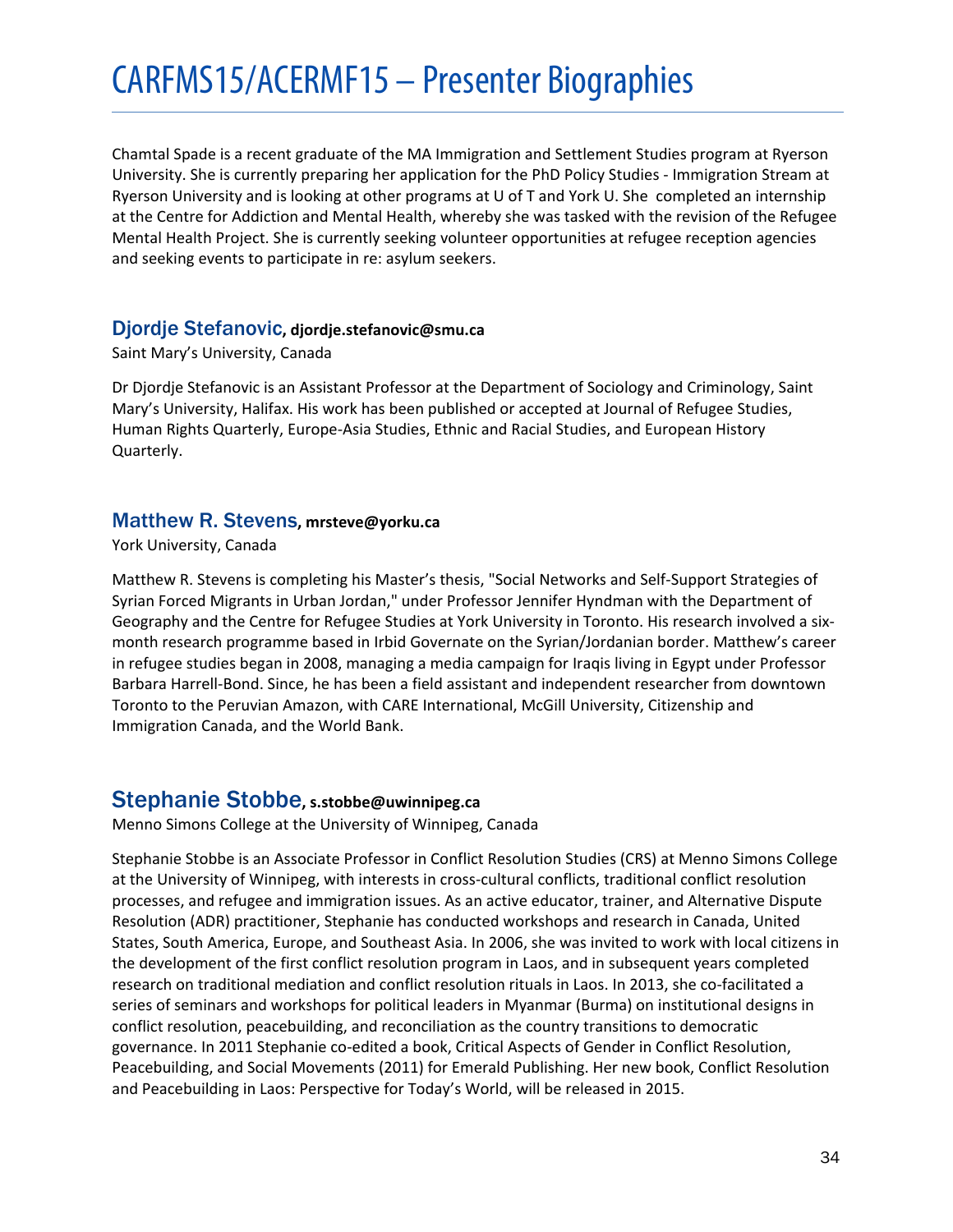# <span id="page-34-0"></span>Eleanor Swingewood**, es1086@georgetown.edu**

ISIM, USA

Eleanor Swingewood is a Research Assistant at the Institute for the Study of International Migration. Focusing on development and humanitarian assistance in the Levant, she has lived and worked across the Middle East, including in Syria, Egypt and most recently Jordan while working with the UN World Food Programme. Ellie received her BA in Arabic and Middle East Studies from the University of Exeter in her native UK, and is currently an MA candidate in Arab Studies at Georgetown University. In addition to Arabic, Ellie is also proficient in Farsi and French.

# <span id="page-34-1"></span>Louise Tam**, louisecytam@gmail.com**

Rutgers University, USA

Louise Tam is a PhD student in Women's and Gender Studies at Rutgers University. In her Master's thesis, 'Governing Through Competency: Race, Pathologization, and the Limits of Mental Health Outreach,' she examines how cultural competency, a discourse of diversity and health equity, operates as a regime of governmentality in the community needs assessments of two cross-cultural mental health agencies in Toronto. She troubles the assumption that it is the patient's perception, as opposed to the everyday reality, of discrimination that produces negative bodily outcomes. She was most recently published in the international journal Disability and the Global South. Louise is a Social Sciences and Humanities Research Council of Canada (SSHRC) Doctoral Fellow.

# <span id="page-34-2"></span>Abbie Taylor**, act64@georgetown.edu**

Georgetown University, USA

Abbie Taylor holds a Master of Arts in Arab Studies from Georgetown University, where she currently works as a Research Associate for the Institute for the Study of International Migration. Abbie's research focuses on human mobility in times of crisis, and in 2014 she co-edited "Humanitarian Crises and Migration: Causes, Consequences and Responses" with Susan Martin and Sanjula Weerasinghe. Having spent time in the Arab region, she is particularly interested in understanding the histories of those forced to move in situations of conflict and violence, in addition to exploring the intersection between health and displacement in Iraq and Syria.

# <span id="page-34-3"></span>Sule Tomkinson**, sule.bayrak@umontreal.ca**

PhD Candidate, Université de Montréal, Canada

Sule Tomkinsonis a doctoral candidate in the Department of Political Science of Université de Montréal. She holds a Master's degree in theory and practice of human rights from University of Essex. Her research interests include public policy and administration, Canada and Québec politics, refugee decision making, administrative tribunals, qualitative methodology and ethnography.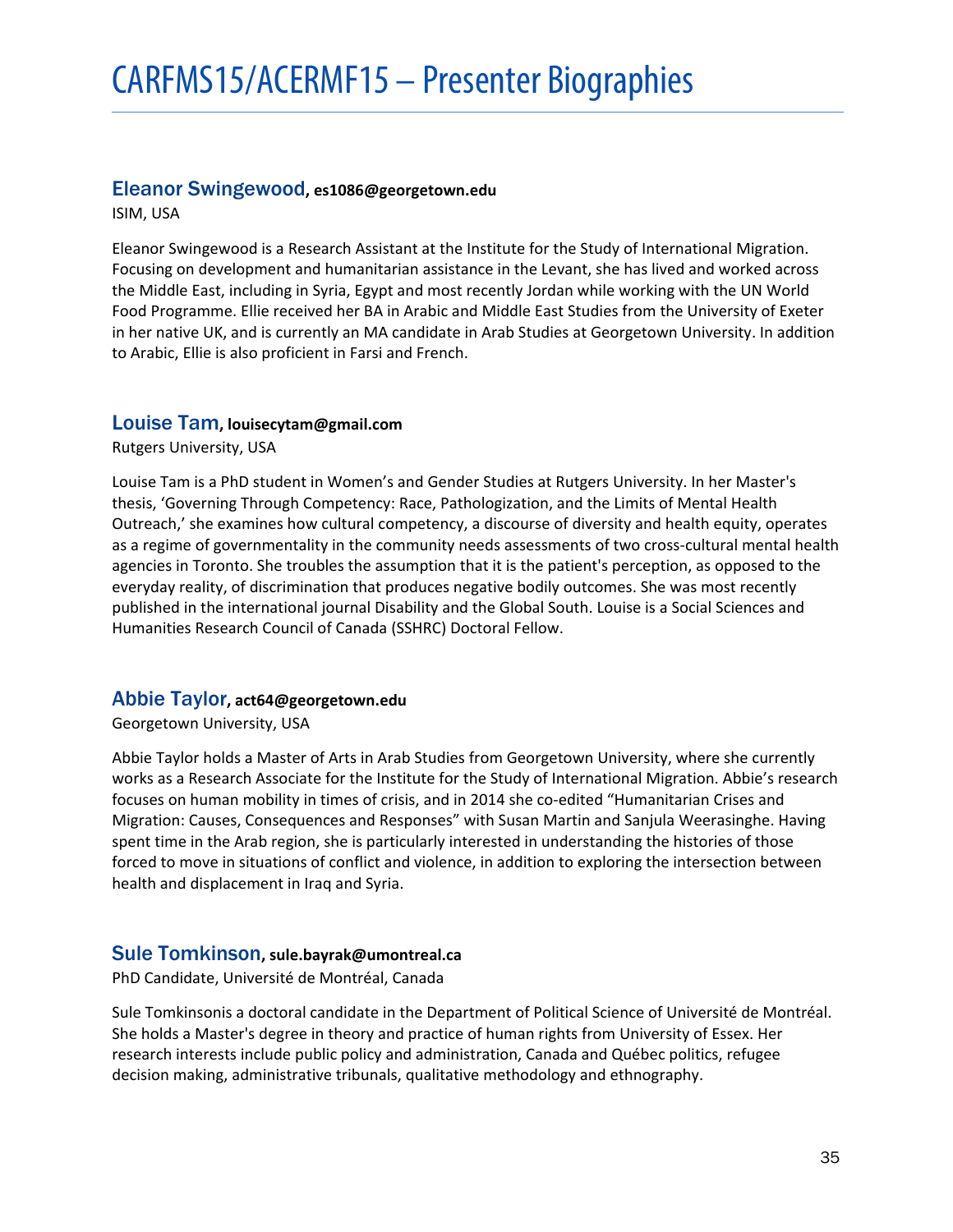# <span id="page-35-0"></span>Martin Treadwell**, martin.treadwell@justice.govt.nz**

Deputy Chair, Immigration And Protection Tribunal

Martin is the Deputy Chair of the Immigration and Protection Tribunal, which hears appeals for refugee/protected person status, for residence and against deportation.

Martin was admitted to the bar in 1987. After a number of years in general litigation practice (both civil and criminal), he joined a firm specialising in refugee and human rights law. He was appointed to the New Zealand Refugee Status Appeals Authority in 1995 and to the Residence Review Board and the Removal Review Authority in 1998. In 2001, he was part of a UNHCR project establishing South Africa's refugee determination system. He is a UNHCR-trained, refugee law trainer and has worked in that capacity in numerous jurisdictions, including Japan, the Philippines, Hong Kong Australia and South Africa.

In 2008, Martin was appointed Deputy Presiding Member of the Deportation Review Tribunal. He held all four refugee and immigration warrants until the creation of the Immigration and Protection Tribunal in November 2010, when he was appointed a Deputy Chair of the Tribunal. He is now the sole Deputy Chair.

Martin is a council member of the International Association of Refugee Law Judges (2011 – present), the Rapporteur for the Statelessness Working Party and Deputy Chair of the Australasian Chapter of the Association (2008 – present).

# <span id="page-35-1"></span>Araceli Turmo**, araceliturmo@gmail.com**

Université de Paris-2, Panthéon-Assas, France

Currently studying for a PhD in European Union Law, Araceli Turmo is particularly interested in the subject of EU immigration and asylum policies. He has written several articles on this topic, including Case Comments for Geneva Centre for European Legal Studies, and a contribution to this year's annual conference of the French European Studies Association (CEDECE), to be published in 2015, titled "La protection des droits fondamentaux des demandeurs d'asile: une nouvelle construction prétorienne en droit de l'Union européenne". He was also fortunate enough to present a paper at CARFMS 2014, on the topic "The ECJ and Incoherence in the EU Asylum Policy".

# <span id="page-35-2"></span>Samantha C. Unembu

# Montreal, Canada

Samantha Unembu is a Corporate Program Manager, Global Mobility. She provides global mobilityrelated expertise in the areas of immigration, tax, assignment and cost management, relocation, employment, social security and payroll compliance in support of globally mobile workforce and international business travelers. Prior to acting as a Corporate Program Manager, Global Mobility, Samantha worked as an Immigration Specialist for over 8 years, providing a single point of immigration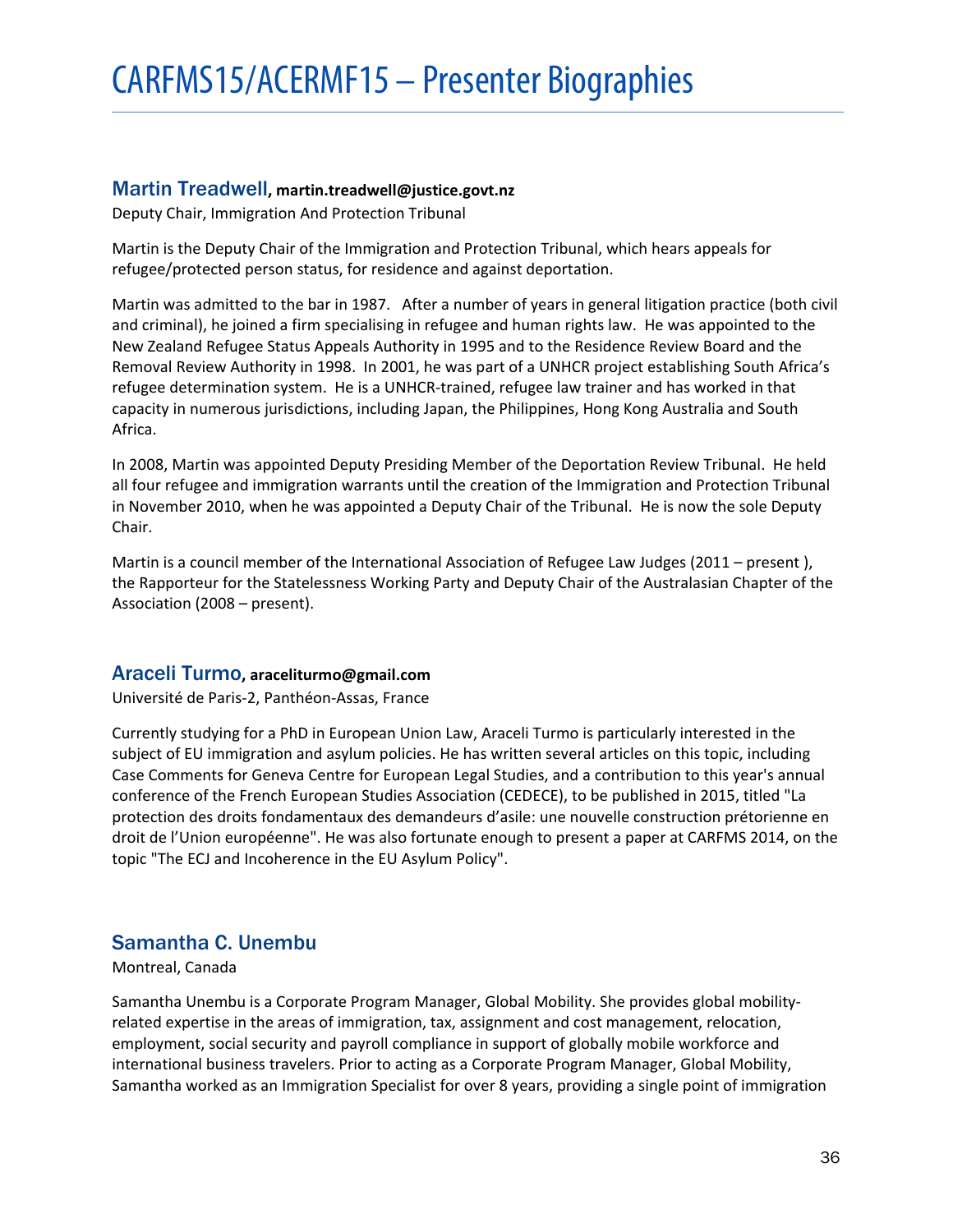coordination for large multinational organizations, preparing and presenting business immigration work permit petitions, permanent residency applications, and visa applications.

#### <span id="page-36-0"></span>Onar Usar**, onarusar@hotmail.com**

York University, Canada

Onar Usar holds a MA degree in women's studies and is currently an international graduate student in Critical Disability Studies at York University, Toronto. Her academic and political work include critical examination of the experiences of psychiatric system survivors in higher education, people with precarious legal status and the barriers they face accessing heath care in Canada, and exploring the connections between disability, queer, and feminist anti-racist movements and scholarship.

# <span id="page-36-1"></span>Jessica S. Walters**, Jessica.S.Walters@uscis.dhs.gov**

Senior Advisor, Office of the Deputy Director; U.S. Citizenship and Immigration Services, U.S. Department of Homeland Security

Jessica S. Walters has served as a Senior Advisor to the U.S. Citizenship and Immigration Services (USCIS) Deputy Director since April 2014. In this role, she manages complex priority initiatives and projects, and provides support and technical expertise to the Deputy Director and the USCIS Leadership team. Prior to this, Ms. Walters served as the USCIS Houston Asylum Office Deputy Director since July 2007. As Deputy Director, she was in charge of affirmative asylum and credible/reasonable fear operations over a ten-state jurisdiction. In that role, she also had numerous opportunities to serve USCIS. In 2008, she was detailed to Asylum Headquarters for three months to serve as the Acting Training, Research and Quality Branch Chief. In 2009, she led the Quality Assurance Backlog Reduction project at Asylum Headquarters. For four months from 2011 – 2012, Ms. Walters served as the Acting Field Office Director of the USCIS Johannesburg, South Africa office. She has also participated in numerous overseas refugee details in Russia, Kenya, Nepal, Jordan and Thailand. Ms. Walters joined USCIS as an Asylum Officer at the Miami Asylum Office in March 2003. She received a B.A. degree in Philosophy from Michigan State University, and a J.D. from the University of Minnesota.

# <span id="page-36-2"></span>Emily van der Meulen**, evandermeulen@ryerson.ca**

Ryerson University, Canada

Assistant Professor, Department of Criminology, Ryerson University

#### <span id="page-36-3"></span>Tanja van Veldhuizen**, tanja.vanveldhuizen@maastrichtuniversity.nl**

Maastricht University, the Netherlands / University of Gothenburg, Sweden, the Netherlands

Tanja Susan van Veldhuizen (born: 1990) is a PhD student within the Erasmus Mundus Joint Doctorate program in Legal Psychology. She is stationed at the Faculty of Law of Maastricht University in the Netherlands and the Department of Psychology of the University of Gothenburg in Sweden. Her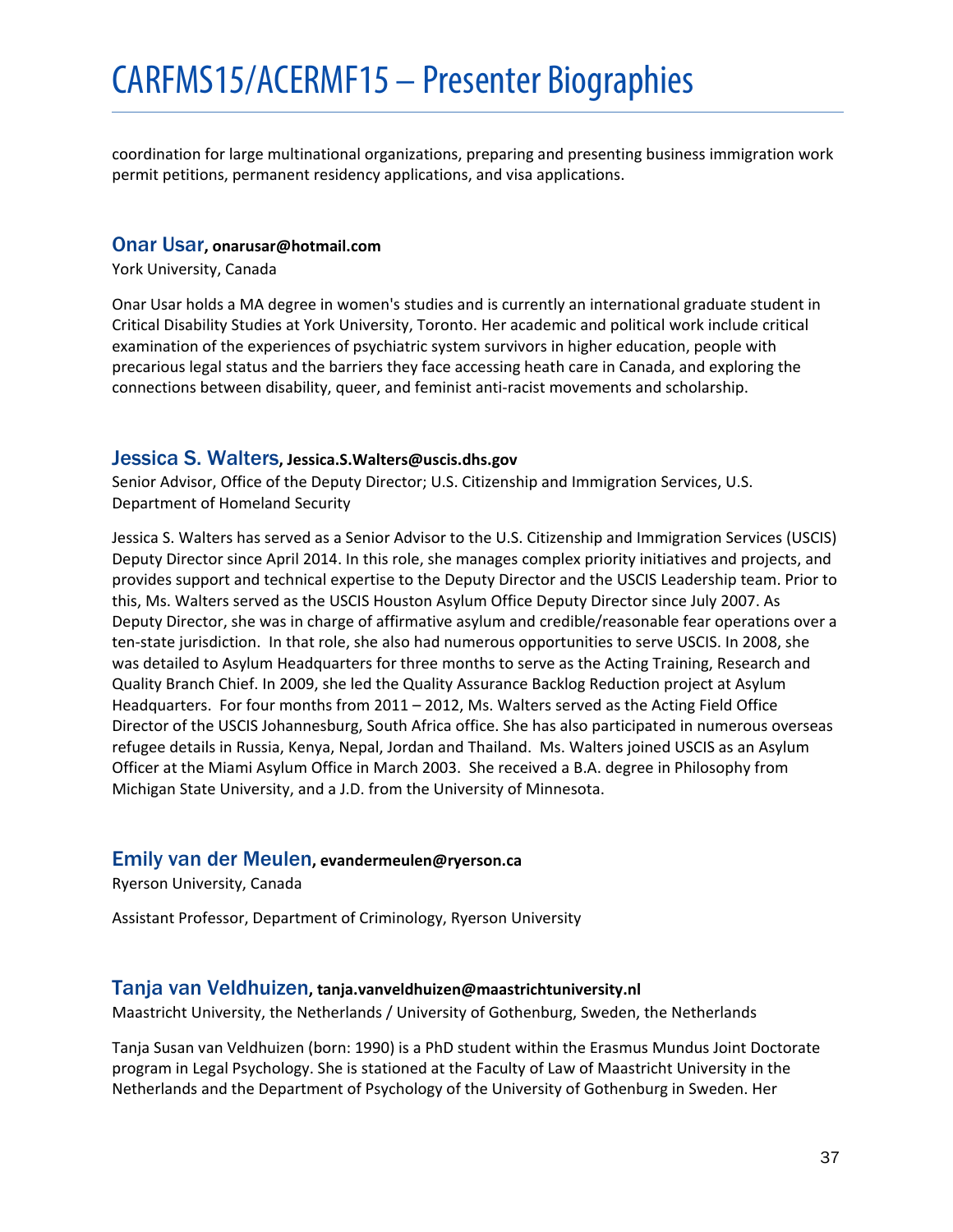research is focused on credibility assessment in the asylum procedure. She holds a B.Sc. and M.Sc. degree in social psychology from Utrecht University.

# <span id="page-37-0"></span>Joris van Wijk**, j.van.wijk@vu.nl**

VU University, Netherlands

Joris van Wijk (1977) is Associate Professor Criminology at VU University Amsterdam. He is executive director of the Center for International Criminal Justice (CICJ) and director of the master's program International Crimes and Criminology. Additionally he is one of the conveners of the ESC Research Group on Atrocity Crimes and a board member of the Dutch Society of Criminology. In 2011, Joris was a visiting professional at the International Criminal Court's Office of the Prosecutor. In 2013 he was a visiting scholar at Oslo University. His research focuses on international criminal justice, in particular on the consequences of the application of article 1F Refugee Convention and the lives of perpetrators after being acquitted or convicted by international criminal tribunals.

# <span id="page-37-1"></span>Paloma Villegas**, paloma.villegas@utoronto.ca**

University of Toronto, Scaroborough, Canada

Paloma E. Villegas is a lecturer in the department of Sociology at the University of Toronto, Scarborough. Her research interests include im/migration, transnationalism, non/citizenship, racialization and gender relations. Her current research examines the assemblage and production of migrant illegalization, its role in the production of internal borders and its interlocking with other markers of social location.

# <span id="page-37-2"></span>Nancy Weisman**, Nancy.Weisman@irb-cisr.gc.ca**

Nancy Weisman graduated from Osgoode Hall Law School in 1983 and was called to the Ontario Bar in 1985. She is a member of the Law Society of Upper Canada. Nancy has been employed at the Immigration and Refugee Board since September, 1989 and is currently Senior Counsel to the Refugee Appeal Division. She has delivered presentations on the work of the various divisions of the IRB at Osgoode Hall Law School, York University, the Law Society of Upper Canada and the Canadian Bar Association. She has also published in the International Journal of Refugee Law on War Crimes and Crimes against Humanity.

# <span id="page-37-3"></span>Jennifer Wetmore**, Jennifer.Wetmore@cic.gc.ca**

Liaison Officer | Agente de liaison NHQ - Refugee Affairs | AC - Affaires des Réfugiés Citizenship and Immigration Canada | Citoyenneté et Immigration Canada

Since May of 2014, Jennifer Wetmore has served as the USCIS Senior Liaison Officer assigned to Citizenship and Immigration Canada (CIC) to focus on policy and operational work related to the Beyond the Border Action plan, as well as developmental work on broader international resettlement issues.